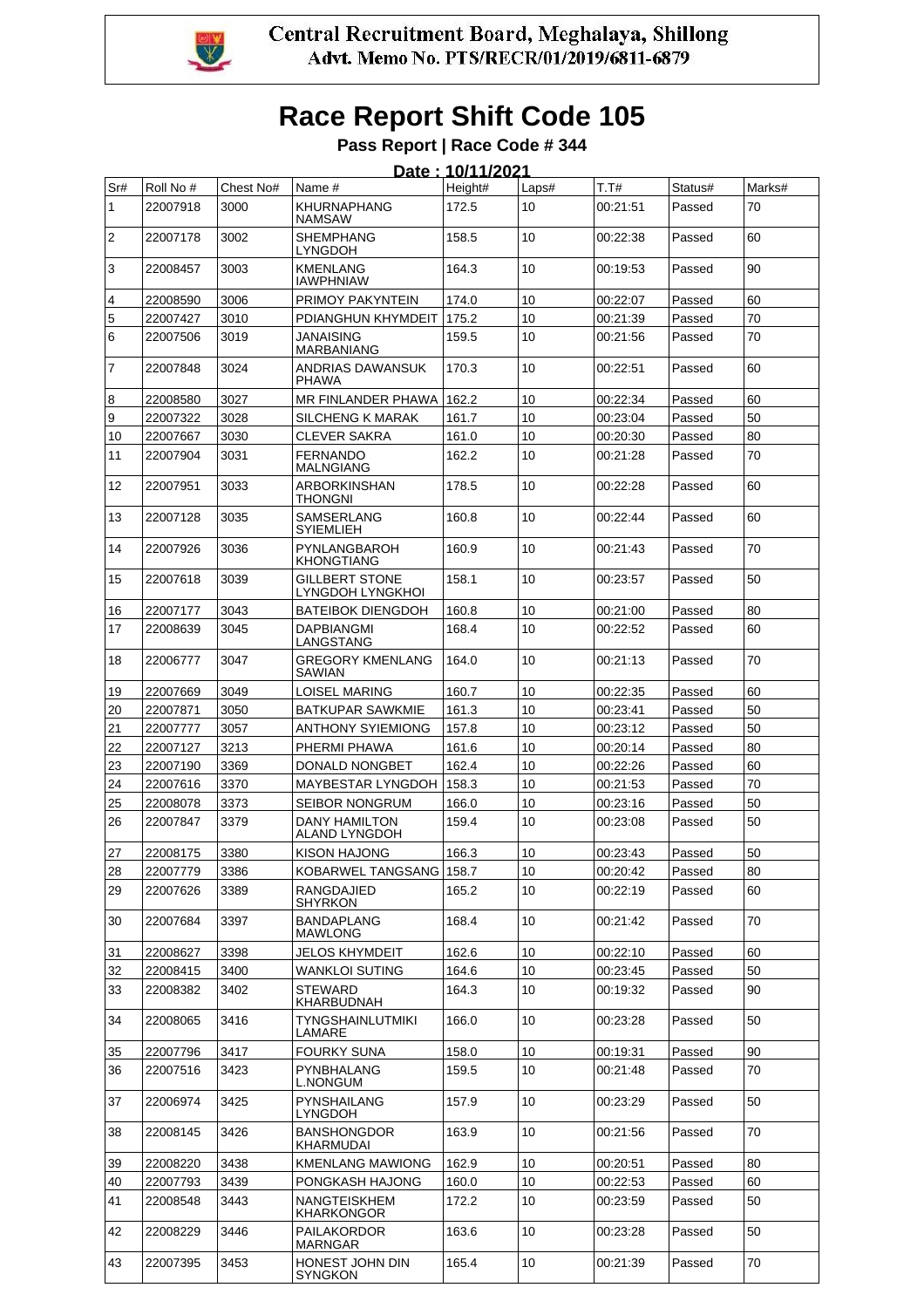| 44 | 22008459 | 3457 | <b>SKHEMBORLANG</b><br>JYRWA          | 157.3 | 10 | 00:22:00 | Passed | 70 |
|----|----------|------|---------------------------------------|-------|----|----------|--------|----|
| 45 | 22008053 | 3458 | JORSINGH INGJAL                       | 159.5 | 10 | 00:22:28 | Passed | 60 |
| 46 | 22007969 | 3460 | HAMRAN PASLEIN                        | 160.9 | 10 | 00:22:42 | Passed | 60 |
| 47 | 22008426 | 3461 | DOMINIC BAREH                         | 163.8 | 10 | 00:21:21 | Passed | 70 |
| 48 | 22008413 | 3471 | BAWANSPAIN<br><b>KHYMDEIT</b>         | 167.4 | 10 | 00:23:14 | Passed | 50 |
| 49 | 22006844 | 3488 | <b>BILUI TARO</b>                     | 157.6 | 10 | 00:23:19 | Passed | 50 |
| 50 | 22008317 | 3494 | <b>BAMONLANG MYLLIEM</b><br>UMLONG    | 162.3 | 10 | 00:23:20 | Passed | 50 |
| 51 | 22008080 | 3497 | PIZENROY LYNGDOH                      | 163.0 | 10 | 00:23:08 | Passed | 50 |
| 52 | 22007640 | 3500 | PHAITKI SUNA                          | 164.6 | 10 | 00:19:46 | Passed | 90 |
| 53 | 22007745 | 3504 | PYNSHAILANGMI                         | 165.4 | 10 | 00:21:11 | Passed | 70 |
| 54 | 22007941 | 3506 | SHYLLA<br>RONNEYCHELL                 | 175.9 | 10 | 00:22:17 | Passed | 60 |
|    |          |      | KHONGRANGJEM                          |       |    |          |        |    |
| 55 | 22007718 | 3516 | <b>DELIGHTFUL INGTI</b>               | 164.7 | 10 | 00:22:28 | Passed | 60 |
| 56 | 22007109 | 3519 | <b>BIJOY R MARAK</b>                  | 159.0 | 10 | 00:23:53 | Passed | 50 |
| 57 | 22007685 | 3520 | WANDATEILANG<br>LYNGKHOI              | 161.7 | 10 | 00:20:41 | Passed | 80 |
| 58 | 22007081 | 3521 | <b>BAKSTAR SOHTUN</b>                 | 161.5 | 10 | 00:21:01 | Passed | 70 |
| 59 | 22007161 | 3524 | WELLBORN DKHAR                        | 161.8 | 10 | 00:20:14 | Passed | 80 |
| 60 | 22007386 | 3526 | <b>FASTAR KHARSUNAI</b>               | 163.1 | 10 | 00:21:35 | Passed | 70 |
| 61 | 22007031 | 3538 | LUMKUPAR LYNGNGOH I                   | 165.5 | 10 | 00:22:48 | Passed | 60 |
| 62 | 22007712 | 3548 | VICKEYSTAR<br>KHARPRAN                | 160.5 | 10 | 00:23:10 | Passed | 50 |
| 63 | 22008368 | 3549 | KYNTIEWLANG<br><b>KURBAH</b>          | 157.9 | 10 | 00:21:10 | Passed | 70 |
| 64 | 22008288 | 3554 | EIWANMI RABON                         | 162.8 | 10 | 00:22:17 | Passed | 60 |
| 65 | 22008133 | 3556 | NICKY HYNNIEWTA                       | 157.4 | 10 | 00:20:33 | Passed | 80 |
| 66 | 22008514 | 3564 | <b>PYNSHAILIN PARIONG</b>             | 163.6 | 10 | 00:21:44 | Passed | 70 |
| 67 | 22007905 | 3568 | RAHUL RAMDE                           | 168.0 | 10 | 00:22:18 | Passed | 60 |
| 68 | 22007530 | 3573 | SUNIL INGTI                           | 160.8 | 10 | 00:23:15 | Passed | 50 |
| 69 | 22007652 | 3574 | PIYOO PASI                            | 166.7 | 10 | 00:23:51 | Passed | 50 |
| 70 | 22008278 | 3575 | PYNSHNGAIN<br>LYNGDOH                 | 157.7 | 10 | 00:19:23 | Passed | 90 |
| 71 | 22008446 | 3580 | <b>BANTEINAM</b><br><b>KHARKONGOR</b> | 166.4 | 10 | 00:22:56 | Passed | 60 |
| 72 | 22008089 | 3583 | MEBANKER<br><b>IAWPHNIAW</b>          | 166.2 | 10 | 00:21:48 | Passed | 70 |
| 73 | 22008410 | 3588 | TRAINMIWELL DKHAR                     | 159.5 | 10 | 00:21:09 | Passed | 70 |
| 74 | 22008561 | 3593 | <b>MELKUS DKHAR</b>                   | 158.9 | 10 | 00:23:03 | Passed | 50 |
| 75 | 22007381 | 3596 | <b>CALLTEN SARI</b>                   | 167.5 | 10 | 00:19:17 | Passed | 90 |
| 76 | 22007767 | 3603 | <b>BONIFAST SYLLIANG</b>              | 165.4 | 10 | 00:19:47 | Passed | 90 |
| 77 | 22007983 | 3610 | <b>PYNDONBUROM</b><br>KSHIAR          | 0.4   | 10 | 00:23:58 | Passed | 50 |
| 78 | 22008158 | 3618 | <b>LENIS SUMER</b>                    | 168.1 | 10 | 00:22:29 | Passed | 60 |
| 79 | 22008359 | 3624 | <b>ARCHIBALD KHARBULI</b>             | 160.2 | 10 | 00:20:35 | Passed | 80 |
| 80 | 22007929 | 3626 | <b>HIHOKMI SUTNGA</b>                 | 172.7 | 10 | 00:19:58 | Passed | 90 |
| 81 | 22007558 | 3636 | <b>BANSHARAILANG</b><br>KHARBAMON     | 158.4 | 10 | 00:22:24 | Passed | 60 |
| 82 | 22007445 | 3638 | PYNSNGAINLANGKI<br>HINGE              | 168.3 | 10 | 00:19:49 | Passed | 90 |
| 83 | 22008592 | 3649 | <b>IARAPLANG RABON</b>                | 167.4 | 10 | 00:22:23 | Passed | 60 |
| 84 | 22007986 | 3651 | <b>RIBOKLANG</b><br><b>KHONGWET</b>   | 161.4 | 10 | 00:22:48 | Passed | 60 |
| 85 | 22007677 | 3656 | <b>MEWANSHAN SUSNGI</b>               | 166.4 | 10 | 00:20:12 | Passed | 80 |
| 86 | 22008603 | 3669 | <b>KDUPLANGKI</b><br><b>MYRPHET</b>   | 166.8 | 10 | 00:23:13 | Passed | 50 |
| 87 | 22007922 | 3673 | <b>MATLUT MAKRI</b>                   | 168.5 | 10 | 00:22:53 | Passed | 60 |
| 88 | 22007849 | 3676 | DONBORLANG<br><b>MAWKHIEW</b>         | 166.6 | 10 | 00:21:28 | Passed | 70 |
| 89 | 22007841 | 3679 | <b>MOONLIGHT L</b><br>NONGLAIT        | 163.4 | 10 | 00:21:49 | Passed | 70 |
| 90 | 22007625 | 3681 | <b>PRECIOUSTAR L</b><br>LYNGKHOI      | 162.3 | 10 | 00:22:15 | Passed | 60 |
| 91 | 22007059 | 3684 | JORDAN KSING                          | 167.9 | 10 | 00:21:00 | Passed | 80 |
| 92 | 22007227 | 3685 | <b>PYNSKHEMBOR</b>                    | 163.7 | 10 | 00:21:11 | Passed | 70 |
|    |          |      | <b>MARNGAR</b>                        |       |    |          |        |    |
| 93 | 22008311 | 3688 | <b>KORON BINONG</b>                   | 157.0 | 10 | 00:23:46 | Passed | 50 |
| 94 | 22008188 | 3690 | <b>MAITPHANG</b><br>MARBANIANG        | 160.9 | 10 | 00:23:05 | Passed | 50 |
| 95 | 22007739 | 3692 | SHANIAHSKHEM<br><b>NARLONG</b>        | 171.3 | 10 | 00:23:29 | Passed | 50 |
| 96 | 22008398 | 3708 | ARKINANGBHA<br>MYLLIEMNGAP            | 164.3 | 10 | 00:23:03 | Passed | 50 |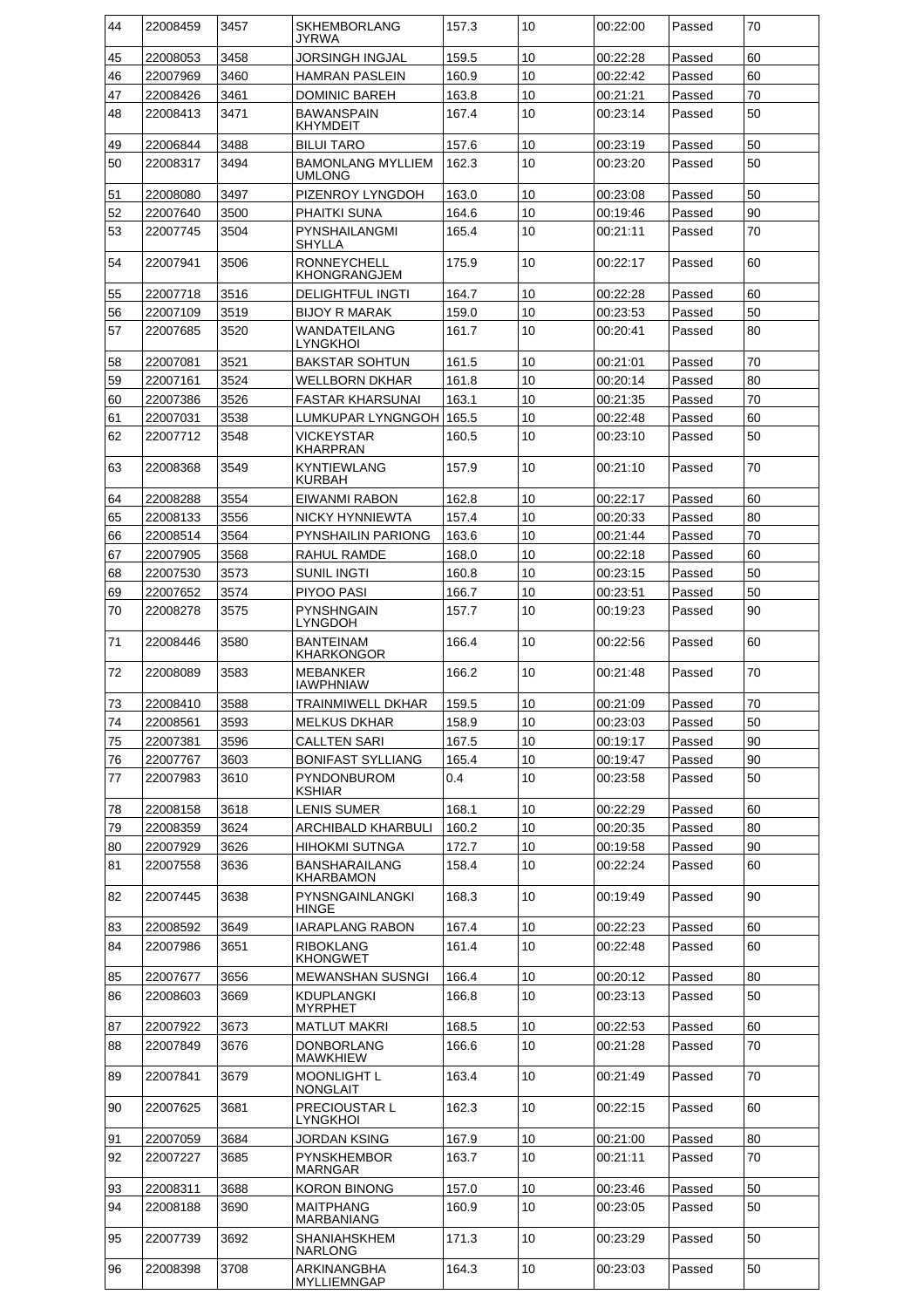| 97  | 22008201 | 3712 | <b>RIBAN SYIEM</b>                          | 160.2 | 10 | 00:20:18 | Passed | 80  |
|-----|----------|------|---------------------------------------------|-------|----|----------|--------|-----|
| 98  | 22007397 | 3715 | LASTARDING<br>WARDKHAR                      | 162.0 | 10 | 00:19:18 | Passed | 90  |
| 99  | 22006981 | 3719 | WILLBIRTH CH<br>SANGMA                      | 164.8 | 10 | 00:23:48 | Passed | 50  |
| 100 | 22008203 | 3729 | <b>PYNKHREHBOR</b><br>MAWLONG               | 161.3 | 10 | 00:22:59 | Passed | 60  |
| 101 | 22008142 | 3738 | SHEMPHANG SARI                              | 157.7 | 10 | 00:20:34 | Passed | 80  |
| 102 | 22007952 | 3742 | ARBINAS LYNGDOH<br><b>NONGLAIT</b>          | 157.9 | 10 | 00:23:31 | Passed | 50  |
| 103 | 22008034 | 3745 | <b>PYNSHARLIN</b><br>WANNIANG               | 157.4 | 10 | 00:21:29 | Passed | 70  |
| 104 | 22007042 | 3746 | <b>IOODAME SANA</b>                         | 165.5 | 10 | 00:22:26 | Passed | 60  |
| 105 | 22007603 | 3758 | <b>KNERLANGIA I SYNTEM</b>                  | 172.0 | 10 | 00:22:47 | Passed | 60  |
| 106 | 22008553 | 3763 | PYNTIPLANG IAWROD                           | 159.2 | 10 | 00:21:52 | Passed | 70  |
| 107 | 22007411 | 3767 | <b>KERSON KHONGLAH</b>                      | 161.2 | 10 | 00:22:38 | Passed | 60  |
| 108 | 22008077 | 3769 | SHAILANG PAMSHONG                           | 169.8 | 10 | 00:21:54 | Passed | 70  |
| 109 | 22007705 | 3779 | <b>JOMPULSTAR</b><br>MYRTHONG               | 160.0 | 10 | 00:18:19 | Passed | 100 |
| 110 | 22008314 | 3780 | LICKSTARWELL<br><b>PATHAW</b>               | 161.5 | 10 | 00:22:03 | Passed | 60  |
| 111 | 22007785 | 3783 | EARLY WAN O SHYLLA                          | 171.3 | 10 | 00:22:53 | Passed | 60  |
| 112 | 22008515 | 3785 | PYNWANLANG<br><b>MARWEIN</b>                | 163.6 | 10 | 00:21:39 | Passed | 70  |
| 113 | 22007651 | 3788 | PYNKYNMOO IA I<br>SUNGOH                    | 160.2 | 10 | 00:22:29 | Passed | 60  |
| 114 | 22008461 | 3789 | <b>MANASH DAS</b>                           | 168.2 | 10 | 00:22:39 | Passed | 60  |
| 115 | 22008469 | 3790 | WADLADBANROI JIROD                          | 160.4 | 10 | 00:22:47 | Passed | 60  |
| 116 | 22008153 | 3792 | <b>HAROL KHYMDEIT</b>                       | 160.7 | 10 | 00:23:30 | Passed | 50  |
| 117 | 22008009 | 3798 | WATHA DKHAR                                 | 160.8 | 10 | 00:20:59 | Passed | 80  |
| 118 | 22008505 | 3802 | <b>GEORGE STEWARD</b><br><b>KHARSYNTIEW</b> | 160.2 | 10 | 00:23:08 | Passed | 50  |
| 119 | 22006988 | 3811 | GLEND MARVINCE<br><b>DIENGDOH</b>           | 158.4 | 10 | 00:21:44 | Passed | 70  |
| 120 | 22007357 | 3815 | PREWISH R MARAK                             | 162.4 | 10 | 00:19:39 | Passed | 90  |
| 121 | 22006814 | 3823 | ARDYBESTER<br>MARWEIN                       | 161.4 | 10 | 00:21:47 | Passed | 70  |
| 122 | 22007409 | 3826 | SANTOSH KUMAR RAI<br>RAI                    | 164.1 | 10 | 00:23:31 | Passed | 50  |
| 123 | 22006739 | 3828 | WONDERFULL PYRTUH                           | 157.9 | 10 | 00:22:11 | Passed | 60  |
| 124 | 22008164 | 3834 | SHAIBOKSTAR<br>LYNGDOH                      | 160.9 | 10 | 00:21:38 | Passed | 70  |
| 125 | 22006910 | 3837 | LOVELY BORN MAIONG                          | 159.2 | 10 | 00:22:03 | Passed | 60  |
| 126 | 22006962 | 3842 | PETER NIANG                                 | 164.0 | 10 | 00:21:16 | Passed | 70  |
| 127 | 22008039 | 3847 | <b>BROSLYWELL</b><br>THONGNI                | 160.9 | 10 | 00:22:57 | Passed | 60  |
| 128 | 22008234 | 3851 | RISAMANKI LAMARE                            | 158.0 | 10 | 00:22:50 | Passed | 60  |
| 129 | 22007476 | 3856 | ANDRIAS LYNGDOH                             | 169.1 | 10 | 00:22:39 | Passed | 60  |
| 130 | 22007944 | 3867 | <b>BANSHANSKHEM</b><br><b>MYNSONG</b>       | 169.2 | 10 | 00:19:16 | Passed | 90  |
| 131 | 22006869 | 3870 | <b>BANSHAN KHARKRANG</b>                    | 160.7 | 10 | 00:22:21 | Passed | 60  |
| 132 | 22007364 | 3871 | CLEWISH R MARAK                             | 167.9 | 10 | 00:22:39 | Passed | 60  |
| 133 | 22007498 | 3872 | <b>BISAIN NARLONG</b>                       | 158.3 | 10 | 00:22:14 | Passed | 60  |
| 134 | 22007045 | 3877 | <b>STEPHAN</b><br>KHARMYNDAI                | 164.8 | 10 | 00:23:16 | Passed | 50  |
| 135 | 22006712 | 3880 | <b>BANKYNSAI</b><br>KHARKONGOR              | 167.4 | 10 | 00:22:43 | Passed | 60  |
| 136 | 22006978 | 3888 | MONKIRU DHAR                                | 173.4 | 10 | 00:21:37 | Passed | 70  |
| 137 | 22007854 | 3898 | <b>REBORNSON JAT</b>                        | 161.9 | 10 | 00:22:35 | Passed | 60  |
| 138 | 22006900 | 3908 | KOSSHALMAN<br><b>NONGSIEJ</b>               | 159.3 | 10 | 00:23:43 | Passed | 50  |
| 139 | 22007868 | 3914 | <b>RAPBORSTAR</b><br><b>MAWKHIEW</b>        | 157.6 | 10 | 00:22:38 | Passed | 60  |
| 140 | 22008261 | 3920 | <b>DAIARMI SUCHIANG</b>                     | 162.6 | 10 | 00:20:02 | Passed | 80  |
| 141 | 22008116 | 3922 | TRE-IO-MI SUSNGI                            | 157.5 | 10 | 00:23:01 | Passed | 50  |
| 142 | 22008196 | 3925 | <b>MARTIRIUS MAIONG</b>                     | 163.2 | 10 | 00:22:37 | Passed | 60  |
| 143 | 22007107 | 3926 | TELES RYNSHON                               | 166.1 | 10 | 00:22:15 | Passed | 60  |
| 144 | 22006866 | 3931 | DIMIASH M MOMIN                             | 157.1 | 10 | 00:23:29 | Passed | 50  |
| 145 | 22008357 | 3940 | <b>KLEMENLANG</b><br>LYNGKHOI               | 161.1 | 10 | 00:19:37 | Passed | 90  |
| 146 | 22007230 | 3944 | <b>BENJAMIN</b><br><b>KHARBYNGAR</b>        | 158.1 | 10 | 00:22:27 | Passed | 60  |
| 147 | 22007443 | 3951 | <b>MARKYNSAI LYNGKHOI</b>                   | 159.9 | 10 | 00:21:27 | Passed | 70  |
| 148 | 22007686 | 3953 | PYNWAN SUIAM                                | 159.2 | 10 | 00:19:42 | Passed | 90  |
| 149 | 22008608 | 3954 | RAPBANLAIT SYNGKLI                          | 165.0 | 10 | 00:22:37 | Passed | 60  |
|     |          |      |                                             |       |    |          |        |     |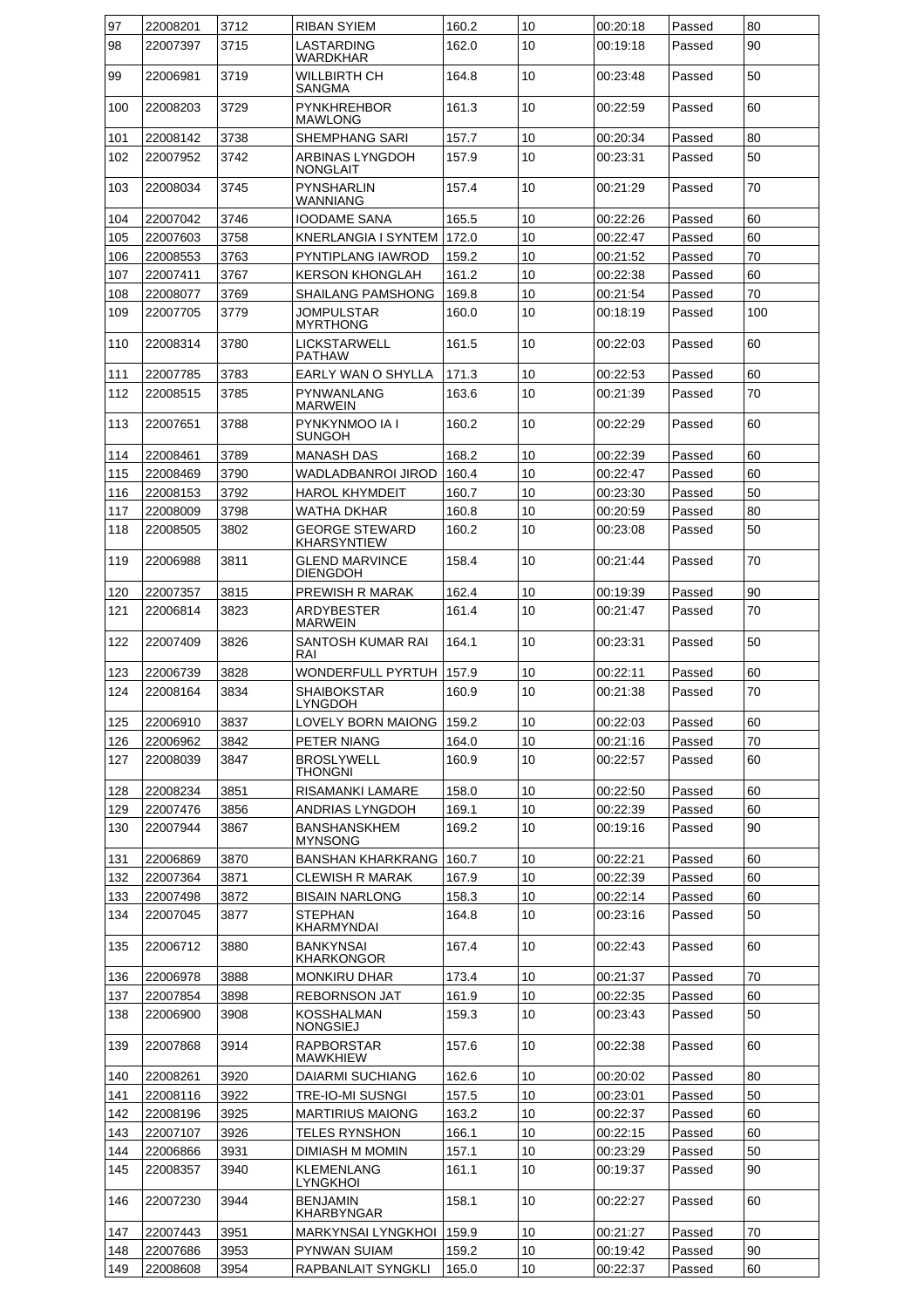| 150 | 22008025 | 3956 | <b>DRAMBORLANG</b><br>MAWLONG        | 161.1 | 10 | 00:21:24  | Passed | 70 |
|-----|----------|------|--------------------------------------|-------|----|-----------|--------|----|
| 151 | 22007099 | 3959 | <b>MARSHALL PARIONG</b>              | 159.8 | 10 | 00:22:04  | Passed | 60 |
| 152 | 22007724 | 3961 | <b>EBORLANG JAT</b>                  | 158.2 | 10 | 00:21:09  | Passed | 70 |
| 153 | 22007581 | 3964 | DIPINESS LYNGDOH                     | 163.0 | 10 | 00:21:25  | Passed | 70 |
| 154 | 22006857 | 3965 | PHYRNAI MAIONG                       | 167.5 | 10 | 00:21:14  | Passed | 70 |
| 155 | 22007070 | 3974 | <b>JEMNUD KHARBULI</b>               | 163.0 | 10 | 00:19:32  | Passed | 90 |
| 156 | 22007418 | 3979 | <b>RECTOR IAWIM</b>                  | 163.4 | 10 | 100:23:37 | Passed | 50 |
| 157 | 22008082 | 3982 | <b>SAJOHN MASKUT</b>                 | 165.7 | 10 | 100:21:57 | Passed | 70 |
| 158 | 22007839 | 3985 | <b>WANSHAN THONGNI</b>               | 158.9 | 10 | 100:21:31 | Passed | 70 |
| 159 | 22008640 | 3987 | <b>BENJAMIN</b><br><b>MARBANIANG</b> | 172.3 | 10 | 100:23:09 | Passed | 50 |
| 160 | 22008439 | 3998 | DABIANG NONGTDU                      | 171.1 | 10 | 00:20:39  | Passed | 80 |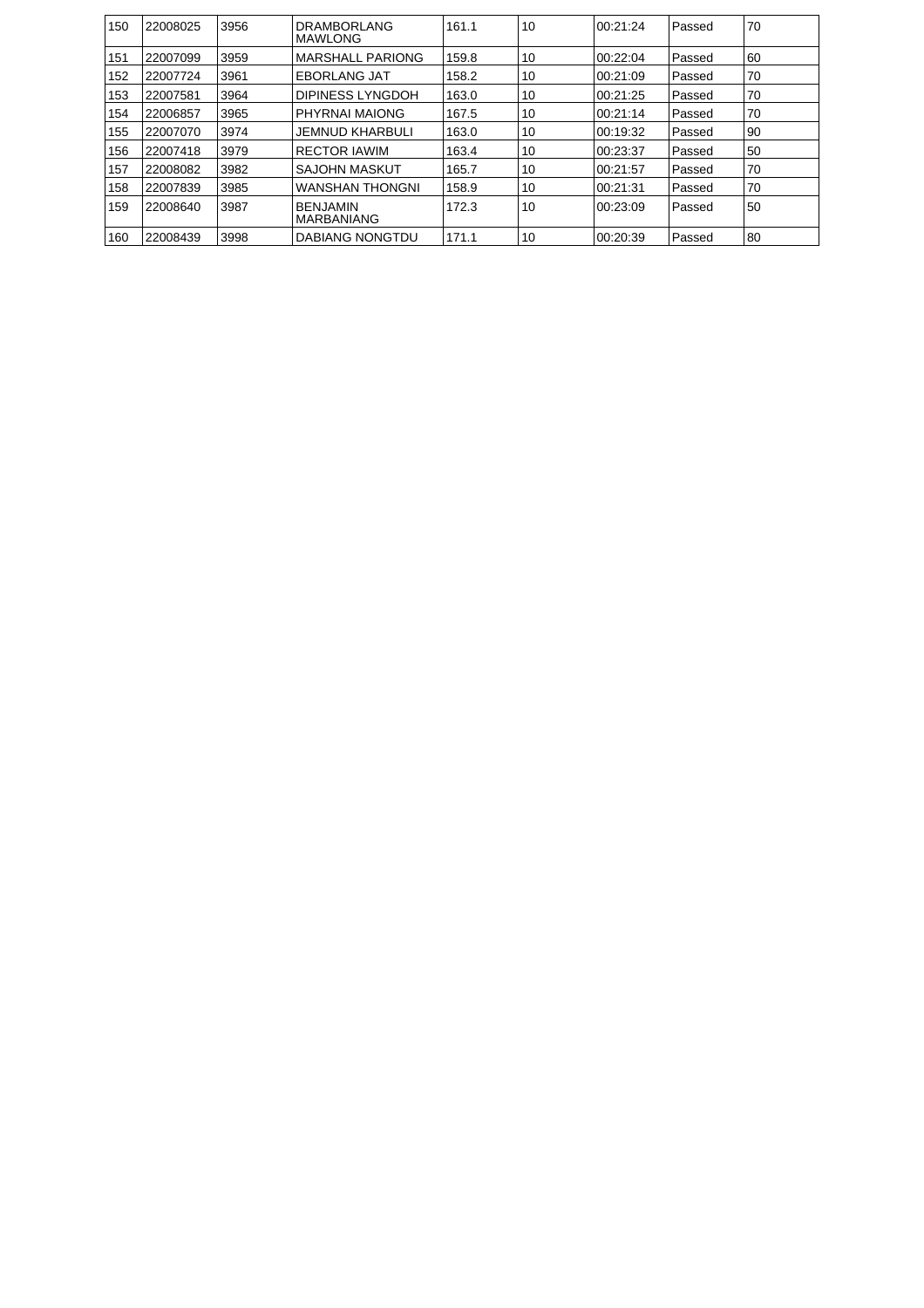

#### **Pass Report | Race Code # 345**

|          | Date: 10/11/2021     |              |                                                |                |                 |                      |                  |          |  |  |  |
|----------|----------------------|--------------|------------------------------------------------|----------------|-----------------|----------------------|------------------|----------|--|--|--|
| Sr#      | Roll No #            | Chest No#    | Name #                                         | Height#        | Laps#           | T.T#                 | Status#          | Marks#   |  |  |  |
| 1        | 22009733             | 3008         | <b>MEBANJOP WARJRI</b>                         | 160.3          | 10              | 00:22:09             | Passed           | 60       |  |  |  |
| 2        | 22009200             | 3011         | <b>DEMANROY MANGU</b>                          | 169.0          | 10              | 00:23:32             | Passed           | 50       |  |  |  |
| 3        | 22009161             | 3018         | <b>SURRENDER SNA</b>                           | 169.4          | 10              | 00:23:01             | Passed           | 50       |  |  |  |
| 4        | 22009742             | 3042         | <b>FEDERICO SARIANG</b>                        | 162.8          | 10              | 00:23:13             | Passed           | 50       |  |  |  |
| 5        | 22009343             | 3052         | <b>LAKHON NIANG</b>                            | 164.1          | 10              | 00:22:46             | Passed           | 60       |  |  |  |
| 6        | 22009910             | 3054         | JULES NARLONG                                  | 161.2          | 10              | 00:23:10             | Passed           | 50       |  |  |  |
| 7        | 22010057             | 3055         | <b>BAPHYRNAI TIMUNG</b>                        | 161.3          | 10              | 00:23:44             | Passed           | 50       |  |  |  |
| 8        | 22009926             | 3056         | <b>DEMBIRTH T SANGMA</b>                       | 163.8          | 10              | 00:23:23             | Passed           | 50       |  |  |  |
| 9        | 22009184             | 3058         | EMI DA O HI LAMARE<br><b>OVENSON SYMBLAI</b>   | 160.4          | 10              | 00:21:20             | Passed           | 70<br>90 |  |  |  |
| 10<br>11 | 22009067<br>22009583 | 3059<br>3061 | <b>KYRSHANSKHEM</b>                            | 158.8<br>157.2 | 10<br>10        | 00:19:27<br>00:23:28 | Passed<br>Passed | 50       |  |  |  |
| 12       |                      | 3127         | <b>NONGPLUH</b><br><b>RISHNGAINKI</b>          | 164.9          | 10              |                      |                  | 60       |  |  |  |
|          | 22008962             |              | LYNGDOH                                        |                |                 | 00:22:21             | Passed           |          |  |  |  |
| 13       | 22010042             | 3259         | JOPLANG LAPANG                                 | 163.4          | 10              | 00:21:53             | Passed           | 70       |  |  |  |
| 14       | 22008808             | 3371         | AIDOR KHARSHIING                               | 160.4          | 10              | 00:20:56             | Passed           | 80       |  |  |  |
| 15       | 22008879             | 3380         | PYNSHNGAIN RABON                               | 161.1          | 10              | 00:20:29             | Passed           | 80       |  |  |  |
| 16       | 22008717             | 3395         | <b>MIKI RYMBAI</b>                             | 163.9          | 10              | 00:21:06             | Passed           | 70       |  |  |  |
| 17<br>18 | 22008956<br>22009964 | 3401<br>3404 | <b>ELBARIO LYNGDOH</b><br><b>WANKITBOKLANG</b> | 166.6<br>161.2 | 10<br>10        | 00:21:28<br>00:23:17 | Passed<br>Passed | 70<br>50 |  |  |  |
|          |                      |              | <b>PATHAW</b>                                  |                |                 |                      |                  |          |  |  |  |
| 19       | 22009713             | 3407         | <b>MARSHAL SWER</b>                            | 160.8          | 10              | 00:22:31             | Passed           | 60       |  |  |  |
| 20       | 22010008             | 3414         | <b>PRITENSON</b><br><b>IAWPHNIAW</b>           | 164.0          | 10              | 00:21:53             | Passed           | 70       |  |  |  |
| 21       | 22008854             | 3416         | KENALLY KHARAKOR                               | 165.7          | 10              | 00:23:56             | Passed           | 50       |  |  |  |
| 22       | 22008649             | 3420         | SILIBEST LYNGDOH<br><b>LYNGKHOI</b>            | 157.7          | 10              | 00:21:29             | Passed           | 70       |  |  |  |
| 23       | 22008906             | 3421         | JOHNBOSCO KHAR<br><b>SNAR</b>                  | 159.9          | 10              | 00:23:09             | Passed           | 50       |  |  |  |
| 24       | 22009666             | 3427         | <b>BRINESS POHTAM</b>                          | 161.5          | 10              | 00:22:08             | Passed           | 60       |  |  |  |
| 25       | 22009759             | 3428         | BATJUBAN KHARBITHAI                            | 157.1          | 10              | 00:23:38             | Passed           | 50       |  |  |  |
| 26       | 22009547             | 3430         | ANARJEET KUMAR                                 | 168.1          | 10              | 00:21:50             | Passed           | 70       |  |  |  |
| 27       | 22009780             | 3432         | <b>EVERWELL K</b><br><b>SYIEMIONG</b>          | 163.1          | 10              | 00:22:34             | Passed           | 60       |  |  |  |
| 28       | 22009163             | 3433         | PYNSHNGAINLANG<br>KSO                          | 171.2          | 10              | 00:23:55             | Passed           | 50       |  |  |  |
| 29       | 22009763             | 3434         | <b>WILFORD MAKRI</b>                           | 171.9          | 10              | 00:21:34             | Passed           | 70       |  |  |  |
| 30       | 22009071             | 3440         | WANDA, OHI.<br>RYNGKHLEM                       | 157.7          | 10              | 00:22:32             | Passed           | 60       |  |  |  |
| 31       | 22009074             | 3441         | RENALD THONGNI                                 | 164.7          | 10              | 00:23:23             | Passed           | 50       |  |  |  |
| 32       | 22009718             | 3447         | <b>THYWILLBEDONE</b><br>LYNGDOH                | 170.6          | 10              | 00:21:58             | Passed           | 70       |  |  |  |
| 33       | 22008868             | 3449         | RINALDO JARAIN                                 | 163.3          | 10              | 00:22:58             | Passed           | 60       |  |  |  |
| 34       | 22009223             | 3454         | KITBOK MARING                                  | 175.0          | 10              | 00:22:14             | Passed           | 60       |  |  |  |
| 35       | 22009122             | 3455         | <b>KYRSHANLANG</b><br><b>SAWKMIE</b>           | 164.5          | 10              | 00:23:27             | Passed           | 50       |  |  |  |
| 36       | 22008829             | 3459         | <b>BANKHRAWBOR</b><br><b>JYRWA</b>             | 166.7          | 10 <sup>°</sup> | 00:21:23             | Passed           | 70       |  |  |  |
| 37       | 22008958             | 3462         | <b>ANELK MAKRI</b>                             | 166.6          | 10              | 00:21:17             | Passed           | 70       |  |  |  |
| 38       | 22009137             | 3464         | SYNLADBOR NAMSAW                               | 167.6          | 10              | 00:23:59             | Passed           | 50       |  |  |  |
| 39       | 22008773             | 3470         | <b>PYNSHANLANG</b><br>NONGLANG                 | 159.8          | 10 <sup>°</sup> | 00:21:46             | Passed           | 70       |  |  |  |
| 40       | 22009129             | 3473         | <b>BANSIEWDOR M</b><br>WAHLANG                 | 164.0          | 10              | 00:20:02             | Passed           | 80       |  |  |  |
| 41       | 22008698             | 3474         | <b>PYNIOWKI SUCHIANG</b>                       | 161.7          | 10              | 00:20:45             | Passed           | 80       |  |  |  |
| 42       | 22008713             | 3476         | <b>JAMES MARING</b>                            | 158.6          | 10              | 00:20:56             | Passed           | 80       |  |  |  |
| 43       | 22008860             | 3480         | EIJINGMUT SUCHIANG                             | 163.1          | 10              | 00:20:22             | Passed           | 80       |  |  |  |
| 44       | 22009287             | 3482         | ROBARTO MARWET                                 | 163.0          | 10              | 00:20:28             | Passed           | 80       |  |  |  |
| 45       | 22009895             | 3499         | <b>PROMIN MARWEIN</b>                          | 157.2          | 10              | 00:21:13             | Passed           | 70       |  |  |  |
| 46       | 22009900             | 3505         | DILSRANG M MARAK                               | 159.6          | 10              | 00:21:39             | Passed           | 70       |  |  |  |
| 47       | 22009464             | 3512         | LUMBORLIN MARNGAR                              | 159.5          | 10              | 00:23:48             | Passed           | 50       |  |  |  |
| 48       | 22008675             | 3514         | <b>VICKY SOHKHWAI</b>                          | 171.4          | 10              | 00:22:04             | Passed           | 60       |  |  |  |
| 49       | 22009437             | 3522         | MICHEAL KSHIAR                                 | 161.3          | 10              | 00:23:20             | Passed           | 50       |  |  |  |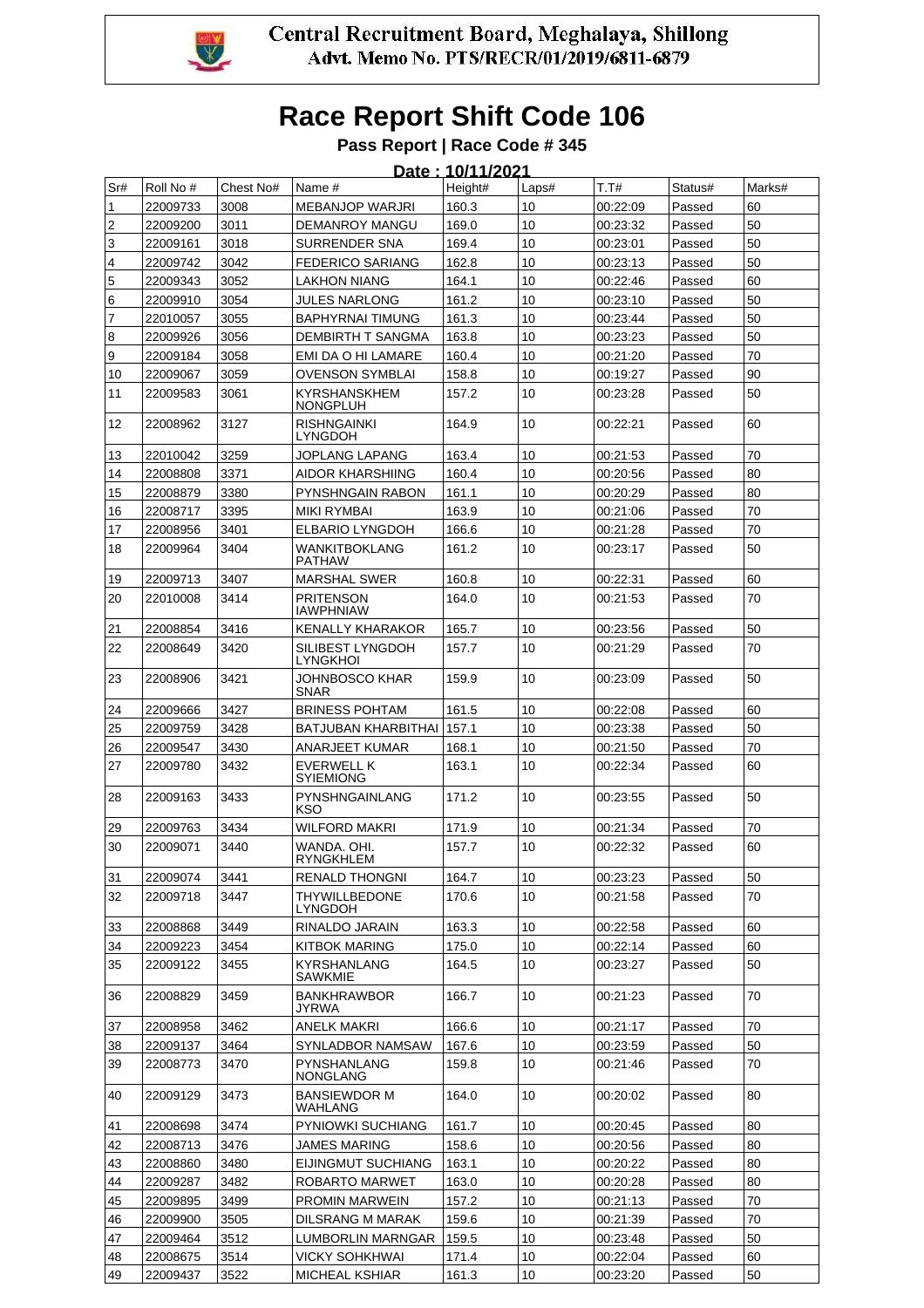| 50       | 22009298             | 3525         | <b>BAITMI SHYLLA</b>                      | 162.0          | 10              | 00:19:09             | Passed           | 90       |
|----------|----------------------|--------------|-------------------------------------------|----------------|-----------------|----------------------|------------------|----------|
| 51       | 22009092             | 3530         | <b>PYNDAPLANG</b><br>SNAITANG             | 159.7          | 10              | 00:22:01             | Passed           | 60       |
| 52       | 22009461             | 3542         | <b>KYNSAIBOR MARWEIN</b>                  | 161.1          | 10              | 00:23:36             | Passed           | 50       |
| 53       | 22008977             | 3545         | SONDARSING<br>WAHLANG                     | 168.7          | 10              | 00:20:21             | Passed           | 80       |
| 54       | 22009623             | 3550         | KHRAWKUPARLANG<br>LYNGKHOI                | 157.2          | 10              | 00:22:34             | Passed           | 60       |
| 55       | 22009811             | 3557         | <b>FREDDY RIAHTAM</b>                     | 158.9          | 10              | 00:22:54             | Passed           | 60       |
| 56       | 22009363             | 3565         | <b>BUDLANGKI LAKIANG</b>                  | 159.8          | 10              | 00:19:54             | Passed           | 90       |
| 57       | 22008982             | 3569         | SAHIP N MARAK                             | 164.5          | 10              | 00:23:40             | Passed           | 50       |
| 58       | 22008979             | 3571         | <b>BANTEINAM KHARMUTI</b>                 | 160.0          | 10              | 00:22:18             | Passed           | 60       |
| 59       | 22009489             | 3599         | <b>PYNIOSAKHIAT</b>                       | 165.5          | 10              | 00:22:02             | Passed           | 60       |
|          |                      |              | <b>KHARKONGOR</b>                         |                |                 |                      |                  |          |
| 60       | 22009829             | 3601         | ALBERT SARIANG                            | 168.5          | 10              | 00:22:13             | Passed           | 60       |
| 61       | 22009192             | 3607         | <b>BANESTAR MARNGAR</b>                   | 168.9          | 10              | 00:21:13             | Passed           | 70       |
| 62       | 22009737             | 3620         | LASTVAGASTAR BANG                         | 157.7          | 10              | 00:21:46             | Passed           | 70       |
| 63       | 22008861             | 3621         | AIJINGMUTLANG<br>KHARSYNTIEW              | 167.5          | 10              | 00:21:28             | Passed           | 70       |
| 64       | 22009970             | 3623         | <b>SKHEMBOKLANG</b><br><b>IAWPHNIAW</b>   | 163.1          | 10              | 00:21:32             | Passed           | 70       |
| 65       | 22008946             | 3627         | SHIBAITLANG DKHAR                         | 162.8          | 10              | 00:21:34             | Passed           | 70       |
| 66       | 22009047             | 3629         | <b>KYNMOMIKI SITUNG</b>                   | 157.9          | 10              | 00:23:02             | Passed           | 50       |
| 67       | 22009627             | 3630         | <b>BANSTARMEN L.</b><br><b>MAWLONG</b>    | 162.8          | 10              | 00:21:48             | Passed           | 70       |
| 68       | 22009675             | 3637         | AMAN<br>В.<br><b>NONGRUM</b>              | 172.0          | 10              | 00:22:32             | Passed           | 60       |
| 69       | 22008721             | 3641         | KIEL PHAWA                                | 162.2          | 10              | 00:19:52             | Passed           | 90       |
| 70       | 22009558             | 3642         | SPEAKER NONGRUM                           | 159.0          | 10              | 00:21:20             | Passed           | 70       |
| 71       | 22009599             | 3646         | <b>NEWELSTONE</b><br><b>MAWBLEI</b>       | 161.4          | 10              | 00:23:38             | Passed           | 50       |
| 72       | 22009290             | 3655         | DONBOKLANG INGHI                          | 165.3          | 10              | 00:23:25             | Passed           | 50       |
| 73       | 22009208             | 3661         | <b>KEMONSING NONGBRI</b>                  | 165.4          | 10              | 00:20:09             | Passed           | 80       |
| 74       | 22009205             | 3673         | <b>BAKMENLANG</b><br>WAHLANG              | 164.0          | 10              | 00:22:51             | Passed           | 60       |
| 75       | 22009746             | 3675         | JOHNSON LYNGKHOI                          | 168.7          | 10              | 00:18:36             | Passed           | 100      |
| 76       | 22008954             | 3677         | <b>KSANBOK SYNGKLI</b>                    | 157.4          | 10              | 00:21:36             | Passed           | 70       |
| 77       | 22008832             | 3680         | <b>PYNSHAIBOR</b><br>N.KHARRIT            | 168.5          | 10              | 00:20:17             | Passed           | 80       |
| 78       | 22008670             | 3682         | <b>BANLAMKUPAR</b><br>LYNGKHOI            | 163.9          | 10              | 00:20:26             | Passed           | 80       |
| 79       | 22009389             | 3691         | <b>KRENGJILAN INGHI</b>                   | 157.1          | 10              | 00:22:01             | Passed           | 60       |
| 80       | 22008969             | 3701         | <b>IOANNES NONGLAMIN</b>                  | 158.9          | 10              | 00:21:09             | Passed           | 70       |
| 81       | 22009662             | 3702         | SHANBORLANG<br>KHARSAHNOH                 | 160.2          | 10              | 00:20:43             | Passed           | 80       |
| 82       | 22009175             | 3704         | <b>ESIKIEL SYIEMIONG</b>                  | 163.4          | 10              | 00:22:46             | Passed           | 60       |
| 83       | 22009459             | 3709         | BANKYRSHAN<br><b>SHABONG</b>              | 157.7          | 10              | 00:23:52             | Passed           | 50       |
| 84       | 22009032             | 3716         | JITENDRO M MARAK                          | 158.1          | 10              | 00:23:05             | Passed           | 50       |
| 85       | 22009378             | 3721         | <b>BASHONGDOR</b><br>KHARNARI             | 163.4          | 10              | 00:23:25             | Passed           | 50       |
| 86       | 22008917             | 3722         | <b>EMDOR-I SUCHIANG</b>                   | 163.1          | 10              | 00:22:00             | Passed           | 70       |
| 87       | 22009417             | 3723         | THAWSALANMIDA OO<br><b>SUNGOH</b>         | 169.1          | 10              | 00:21:42             | Passed           | 70       |
| 88       | 22008895             | 3728         | ARWANKI PHAWA                             | 170.7          | 10              | 00:20:24             | Passed           | 80       |
| 89       | 22008662             | 3732         | <b>BANJOYSING KHRIAM</b>                  | 163.2          | 10              | 00:21:02             | Passed           | 70       |
| 90       | 22009165             | 3733         | <b>SENIALSON LAMARE</b>                   | 161.1          | 10              | 00:22:07             | Passed           | 60       |
| 91<br>92 | 22009454<br>22009664 | 3737<br>3740 | SONJERIUS MAWRIE<br><b>BANTEILANG</b>     | 166.4<br>168.8 | 10<br>10        | 00:23:29<br>00:21:32 | Passed<br>Passed | 50<br>70 |
| 93       | 22009270             | 3741         | D.PARIONG<br>WANBORLANG                   | 159.4          | 10              | 00:22:51             | Passed           | 60       |
| 94       | 22008990             | 3747         | <b>SYIEMLIEH</b><br>CHEMPHANG DKHAR       | 160.7          | 10              | 00:22:31             | Passed           | 60       |
| 95       | 22009091             | 3748         | <b>EVANROY LYNGDOH</b><br><b>NONGBSAP</b> | 167.9          | 10              | 00:22:10             | Passed           | 60       |
| 96       | 22009667             | 3749         | <b>IAITHRANGBOR</b><br><b>KHONGSIT</b>    | 174.9          | 10              | 00:23:00             | Passed           | 60       |
| 97       | 22009033             | 3754         | <b>KYNDIANGLANG</b><br><b>MAWTYLLUP</b>   | 162.4          | 10 <sup>°</sup> | 00:23:17             | Passed           | 50       |
| 98       | 22009439             | 3757         | <b>AIWORDARSING</b><br>THANGKHIEW         | 157.8          | 10 <sup>1</sup> | 00:23:59             | Passed           | 50       |
| 99       | 22008736             | 3766         | <b>MAITSHAPHRANG</b><br>NONGSPUNG         | 165.4          | 10              | 00:20:33             | Passed           | 80       |
| 100      | 22010049             | 3768         | <b>MURJINGSHAI JYRWA</b>                  | 162.1          | 10              | 00:21:02             | Passed           | 70       |
| 101      | 22009085             | 3781         | THRALLAND LYNGDOH                         | 160.1          | 10              | 00:22:29             | Passed           | 60       |
| 102      | 22009460             | 3784         | <b>RIDAME LAMARE</b>                      | 164.6          | 10              | 00:20:47             | Passed           | 80       |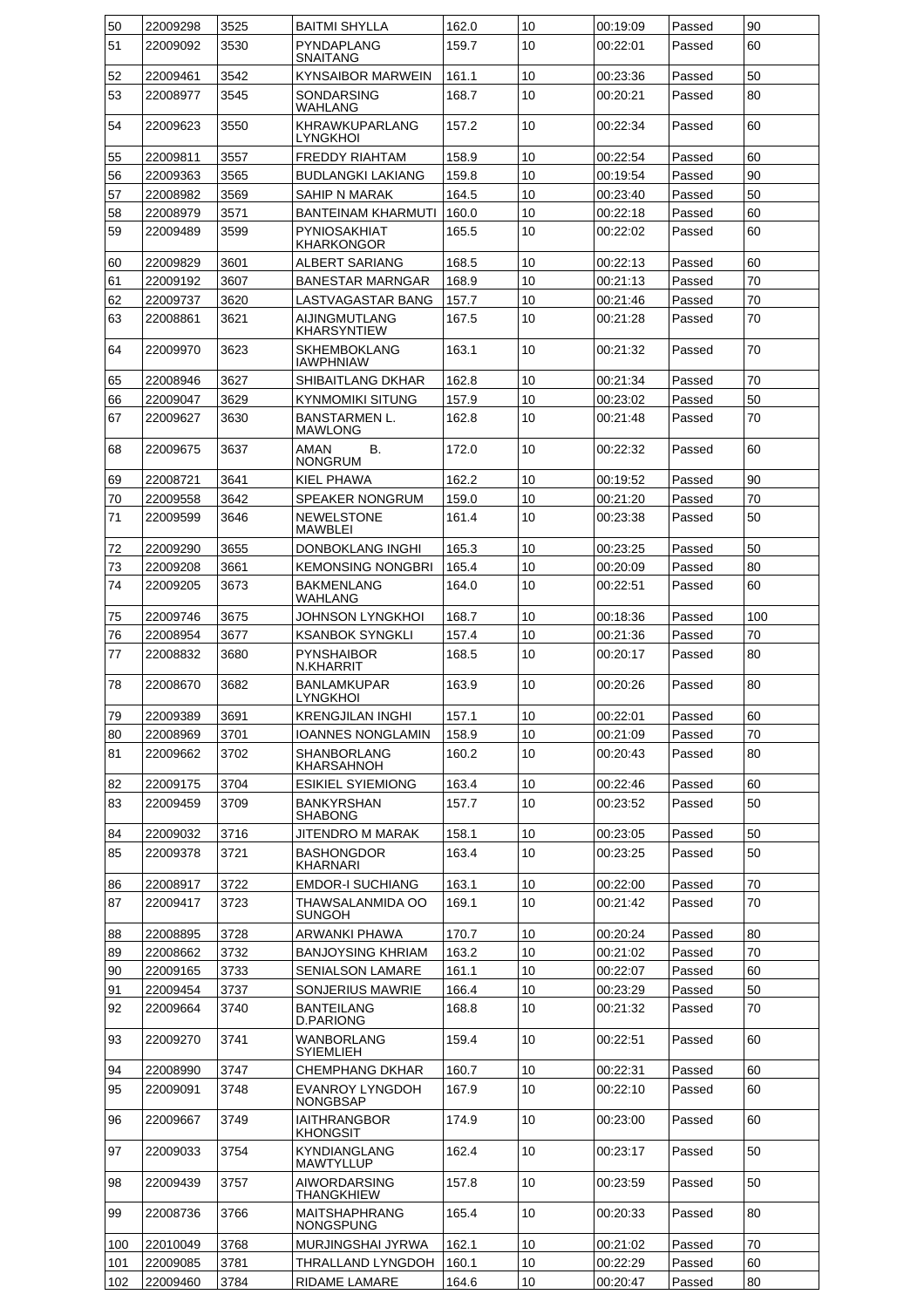| 103 | 22009334 | 3805 | TEIMOTLANG WARJRI                    | 171.2 | 10 | 00:21:48 | Passed | 70 |
|-----|----------|------|--------------------------------------|-------|----|----------|--------|----|
| 104 | 22009884 | 3807 | <b>MEWANSIEWDOR</b><br>SNGIBON       | 157.0 | 10 | 00:23:59 | Passed | 50 |
| 105 | 22009058 | 3808 | ELTONJOHN MARNGAR                    | 169.2 | 10 | 00:22:48 | Passed | 60 |
| 106 | 22008785 | 3817 | <b>BULSING LANGRIN</b>               | 165.2 | 10 | 00:21:43 | Passed | 70 |
| 107 | 22009555 | 3820 | EZEKIEL RYMBAI                       | 160.1 | 10 | 00:21:23 | Passed | 70 |
| 108 | 22009013 | 3831 | DAEILADMI SAIOO                      | 157.2 | 10 | 00:22:05 | Passed | 60 |
| 109 | 22008706 | 3835 | <b>KYRMENLANG BAREH</b>              | 161.3 | 10 | 00:23:40 | Passed | 50 |
| 110 | 22009190 | 3839 | <b>LEO DHAR</b>                      | 157.3 | 10 | 00:21:04 | Passed | 70 |
| 111 | 22009169 | 3849 | SHUTINGSTAR<br>NONGRUM               | 171.6 | 10 | 00:22:15 | Passed | 60 |
| 112 | 22009734 | 3850 | <b>BANLUMLANG</b><br>KHARSYNTIEW     | 166.4 | 10 | 00:20:37 | Passed | 80 |
| 113 | 22008818 | 3853 | SONDARSING<br>WANNIANG               | 160.5 | 10 | 00:21:56 | Passed | 70 |
| 114 | 22009027 | 3864 | <b>FRANKY CLIFF</b><br>KHARSYNTIEW   | 170.7 | 10 | 00:23:36 | Passed | 50 |
| 115 | 22008904 | 3865 | DONKUPAR MYLLIEM<br><b>PDAH</b>      | 167.6 | 10 | 00:23:12 | Passed | 50 |
| 116 | 22009592 | 3875 | <b>EDISON SHYLLA</b>                 | 163.0 | 10 | 00:19:34 | Passed | 90 |
| 117 | 22009084 | 3880 | <b>HEIMONMITRE RYMBAI</b>            | 166.2 | 10 | 00:23:54 | Passed | 50 |
| 118 | 22009741 | 3886 | <b>LEO BROLIN MUKHIM</b>             | 165.4 | 10 | 00:21:09 | Passed | 70 |
| 119 | 22009156 | 3904 | <b>RIKALCHON MARAK</b>               | 164.3 | 10 | 00:22:07 | Passed | 60 |
| 120 | 22009031 | 3911 | <b>SHEMPHYLLA</b><br>NONGBRI         | 160.5 | 10 | 00:22:30 | Passed | 60 |
| 121 | 22008955 | 3912 | PYNKHLAINBORLANG<br><b>PARIONG</b>   | 157.9 | 10 | 00:23:34 | Passed | 50 |
| 122 | 22009890 | 3913 | KHELYAN MARAK                        | 166.9 | 10 | 00:23:47 | Passed | 50 |
| 123 | 22008866 | 3927 | <b>BANSHANLANG</b><br><b>NONGRUM</b> | 161.8 | 10 | 00:23:45 | Passed | 50 |
| 124 | 22009473 | 3929 | PAIAKORDOR JYRWA                     | 164.8 | 10 | 00:23:01 | Passed | 50 |
| 125 | 22009440 | 3930 | RISHAN KHYMDEIT                      | 168.5 | 10 | 00:21:56 | Passed | 70 |
| 126 | 22008704 | 3934 | <b>WANPLI NONGLONG</b>               | 160.9 | 10 | 00:23:53 | Passed | 50 |
| 127 | 22009871 | 3936 | RYNGKATBORLANG<br>NONGKHLAW          | 164.1 | 10 | 00:23:25 | Passed | 50 |
| 128 | 22009095 | 3941 | <b>MARCHAL WAHLANG</b>               | 166.6 | 10 | 00:23:06 | Passed | 50 |
| 129 | 22009715 | 3945 | <b>BANJOP DORPHANG</b>               | 158.4 | 10 | 00:22:24 | Passed | 60 |
| 130 | 22009400 | 3947 | SUNSHINE NONGBRI                     | 157.0 | 10 | 00:22:41 | Passed | 60 |
| 131 | 22009960 | 3955 | BANKYRSHAN<br>IAWPHNIAW              | 164.1 | 10 | 00:23:28 | Passed | 50 |
| 132 | 22008726 | 3957 | KYNPHAMLANG<br><b>SYNTEM</b>         | 161.4 | 10 | 00:21:47 | Passed | 70 |
| 133 | 22009941 | 3962 | SHAPBURSING<br>MAWLONG               | 164.0 | 10 | 00:20:54 | Passed | 80 |
| 134 | 22009975 | 3972 | EIDAPKI TYNGKAN                      | 173.7 | 10 | 00:23:44 | Passed | 50 |
| 135 | 22008878 | 3973 | KLETUS MALLAI                        | 160.0 | 10 | 00:22:20 | Passed | 60 |
| 136 | 22009967 | 3977 | KHRAWBORLIN K<br>LYNGDOH             | 158.8 | 10 | 00:21:37 | Passed | 70 |
| 137 | 22009498 | 3978 | ACHIEVEMENT IAKAI                    | 161.1 | 10 | 00:21:20 | Passed | 70 |
| 138 | 22008782 | 3981 | <b>BAWANSUKLANG</b><br>LYMBA         | 158.9 | 10 | 00:21:59 | Passed | 70 |
| 139 | 22008827 | 3983 | SAURAV BHUSAL                        | 170.1 | 10 | 00:20:49 | Passed | 80 |
| 140 | 22009604 | 3984 | <b>GREGORIUS LAMARE</b>              | 157.0 | 10 | 00:22:26 | Passed | 60 |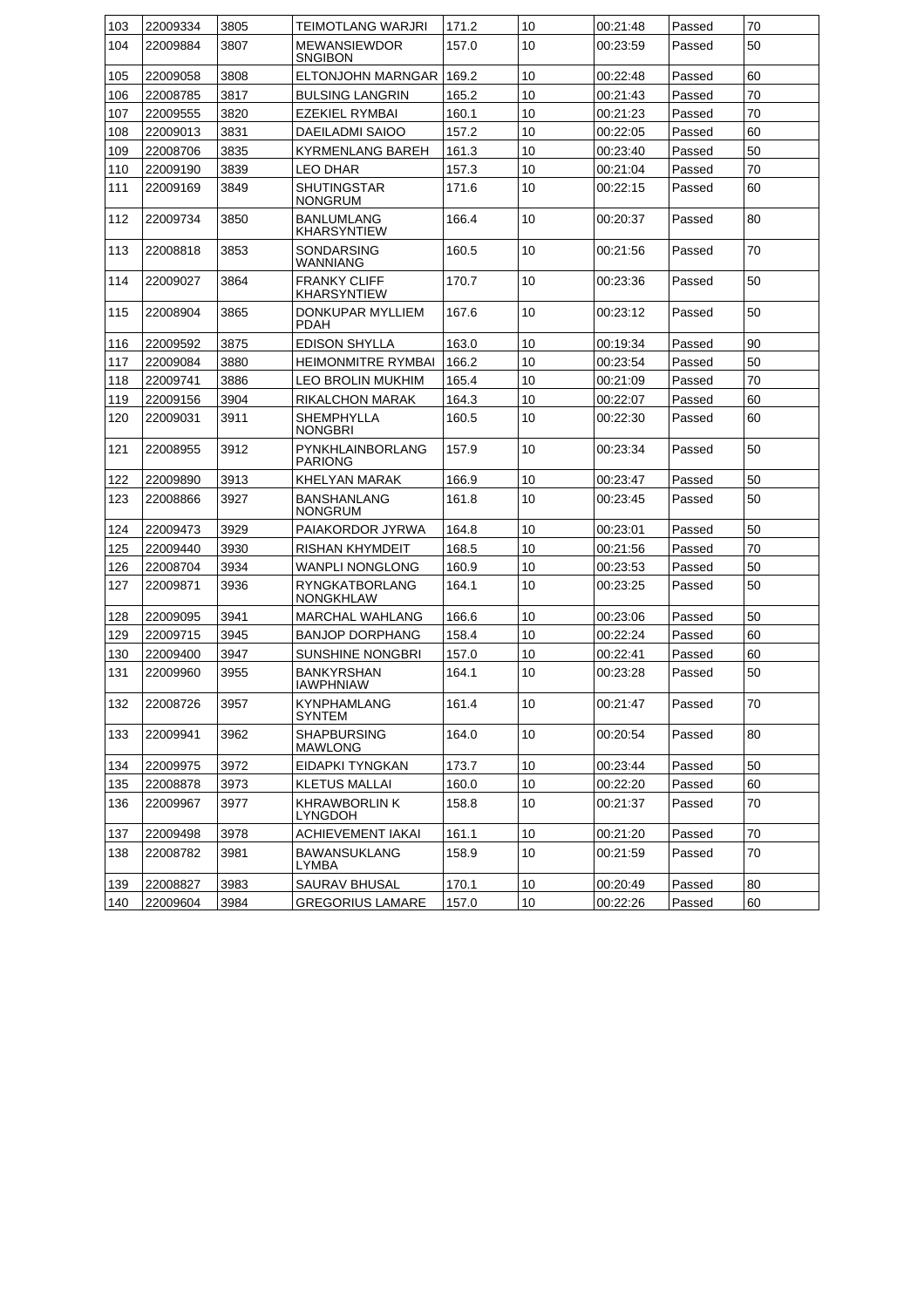

**Pass Report | Race Code # 347 Date : 10/11/2021** 

|     |           |           |                                      | <u> Date : 10/11/2021</u> |       |          |         |        |
|-----|-----------|-----------|--------------------------------------|---------------------------|-------|----------|---------|--------|
| Sr# | Roll No # | Chest No# | Name #                               | Height#                   | Laps# | T.T#     | Status# | Marks# |
| 1   | 22010201  | 3010      | <b>BANTEINAM</b><br>MYLLIEMNGAP      | 158.8                     | 10    | 00:22:23 | Passed  | 60     |
| 2   | 22010825  | 3012      | GILBERT MARNGAR                      | 158.7                     | 10    | 00:23:48 | Passed  | 50     |
| 3   | 22011463  | 3019      | <b>SILVERSTONE</b><br>WANNIANG       | 160.6                     | 10    | 00:20:16 | Passed  | 80     |
| 4   | 22011571  | 3022      | YNPYNKUPBOR<br>NONGBSAP              | 163.9                     | 10    | 00:22:05 | Passed  | 60     |
| 5   | 22010729  | 3023      | TEIMI SU DKHAR                       | 173.5                     | 10    | 00:23:22 | Passed  | 50     |
| 6   | 22011502  | 3031      | <b>MEBASHAN RYMBAI</b>               | 161.6                     | 10    | 00:23:33 | Passed  | 50     |
| 7   | 22011419  | 3032      | DASTING K.SHABONG                    | 166.2                     | 10    | 00:23:20 | Passed  | 50     |
| 8   | 22010569  | 3033      | DIKODIMOS KHARBANI                   | 157.5                     | 10    | 00:20:08 | Passed  | 80     |
| 9   | 22011020  | 3049      | <b>JOINBOKLANG</b><br>KHARNGI        | 160.9                     | 10    | 00:23:25 | Passed  | 50     |
| 10  | 22010415  | 3051      | PYNSNGURLANG<br>MALNGIANG            | 159.0                     | 10    | 00:22:50 | Passed  | 60     |
| 11  | 22011477  | 3057      | RIBANSHAI KHARBUKI                   | 157.2                     | 10    | 00:22:11 | Passed  | 60     |
| 12  | 22010468  | 3372      | SOSIL KLEIN                          | 161.8                     | 10    | 00:22:25 | Passed  | 60     |
| 13  | 22010362  | 3375      | KYNSAISTARPHUL K<br>BANI             | 157.1                     | 10    | 00:21:41 | Passed  | 70     |
| 14  | 22010384  | 3377      | SUCCESSFUL RYNJAH                    | 166.7                     | 10    | 00:22:09 | Passed  | 60     |
| 15  | 22010546  | 3379      | <b>POULNINGSTAR</b><br>MARNGAR       | 159.0                     | 10    | 00:23:52 | Passed  | 50     |
| 16  | 22011347  | 3385      | <b>BASNGEWLEM</b><br>MAKDOH          | 161.1                     | 10    | 00:22:44 | Passed  | 60     |
| 17  | 22010808  | 3386      | SHANLANGKI LHUID                     | 161.5                     | 10    | 00:22:09 | Passed  | 60     |
| 18  | 22010917  | 3387      | ARMY DKHAR                           | 164.2                     | 10    | 00:20:18 | Passed  | 80     |
| 19  | 22010154  | 3389      | ROBINSTUN LYNGDOH                    | 160.0                     | 10    | 00:22:15 | Passed  | 60     |
| 20  | 22010333  | 3394      | <b>HOPEFULLNESS</b><br>WANNIANG      | 166.4                     | 10    | 00:21:06 | Passed  | 70     |
| 21  | 22010688  | 3439      | <b>BONIFAST SHADAP</b>               | 160.0                     | 10    | 00:22:13 | Passed  | 60     |
| 22  | 22011376  | 3456      | LIBERIUS KHARBANI                    | 157.7                     | 10    | 00:22:35 | Passed  | 60     |
| 23  | 22010755  | 3460      | DREAMSON SUCHIANG                    | 162.3                     | 10    | 00:21:42 | Passed  | 70     |
| 24  | 22011155  | 3475      | FIRST JEWELL LALOO                   | 161.8                     | 10    | 00:23:57 | Passed  | 50     |
| 25  | 22010263  | 3486      | <b>MACIUS JYRWA</b>                  | 158.8                     | 10    | 00:22:11 | Passed  | 60     |
| 26  | 22010329  | 3498      | <b>EMBORLANG</b><br>NONGRUM          | 160.5                     | 10    | 00:22:54 | Passed  | 60     |
| 27  | 22010125  | 3500      | <b>CHANLANGI PHAWA</b>               | 164.4                     | 10    | 00:23:24 | Passed  | 50     |
| 28  | 22010180  | 3501      | <b>ALDOVAN</b><br>NONGKYNRIH         | 159.2                     | 10    | 00:20:34 | Passed  | 80     |
| 29  | 22010087  | 3506      | PAULUS SHYLLA                        | 168.4                     | $10$  | 00:22:19 | Passed  | 60     |
| 30  | 22011082  | 3516      | DAMEWANLANG<br>KHARSYNNIANG          | 167.2                     | 10    | 00:24:00 | Passed  | 50     |
| 31  | 22011335  | 3526      | <b>SKARMINTON SAD</b>                | 158.0                     | 10    | 00:23:58 | Passed  | 50     |
| 32  | 22010831  | 3531      | KYRSHANSKHEM<br>LYNGKHOI             | 169.8                     | 10    | 00:21:00 | Passed  | 80     |
| 33  | 22011216  | 3532      | DONKUPAR KHARWAR                     | 168.2                     | 10    | 00:22:01 | Passed  | 60     |
| 34  | 22010695  | 3560      | PILSAN A SANGMA                      | 160.5                     | 10    | 00:21:45 | Passed  | 70     |
| 35  | 22011243  | 3579      | DAMINOT<br>KHARSAHNOH                | 166.7                     | 10    | 00:21:21 | Passed  | 70     |
| 36  | 22011264  | 3581      | <b>NORBES INGJAL</b>                 | 160.6                     | 10    | 00:21:08 | Passed  | 70     |
| 37  | 22011285  | 3583      | <b>FAMOUS NONGRUM</b>                | 158.9                     | 10    | 00:23:20 | Passed  | 50     |
| 38  | 22010289  | 3585      | DIROT KYNDAIT                        | 157.4                     | 10    | 00:19:52 | Passed  | 90     |
| 39  | 22011378  | 3596      | ABBAKMENLANG<br><b>BORTIEW</b>       | 161.0                     | 10    | 00:23:59 | Passed  | 50     |
| 40  | 22010236  | 3603      | <b>ERIC DONALD</b><br>PYNGROPE       | 171.5                     | 10    | 00:23:33 | Passed  | 50     |
| 41  | 22011169  | 3610      | KHRAWBOKLANG<br>MARBANIANG           | 167.1                     | 10    | 00:19:21 | Passed  | 90     |
| 42  | 22011234  | 3612      | <b>MOSTARFIELD</b><br><b>MARWEIN</b> | 157.3                     | 10    | 00:20:50 | Passed  | 80     |
| 43  | 22010306  | 3614      | OKSIDIAM WAHLANG                     | 170.8                     | 10    | 00:21:29 | Passed  | 70     |
| 44  | 22010381  | 3618      | URBANSTAR RAMSIEJ                    | 161.4                     | 10    | 00:20:29 | Passed  | 80     |
| 45  | 22010636  | 3624      | DONKUPAR MAWLONG                     | 169.0                     | 10    | 00:20:41 | Passed  | 80     |
| 46  | 22010866  | 3631      | <b>BRISTON K MOMIN</b>               | 166.6                     | 10    | 00:23:22 | Passed  | 50     |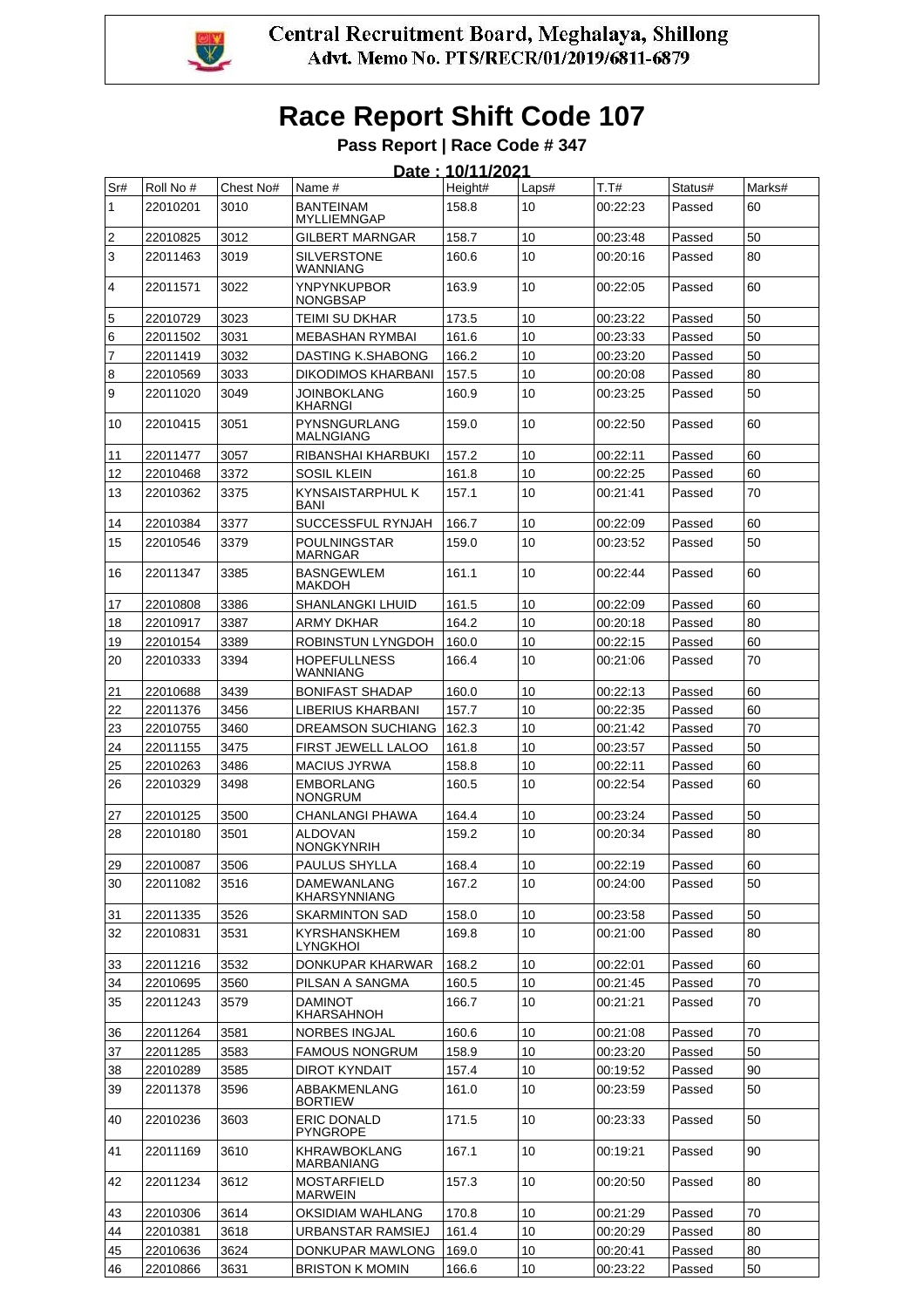| 47       | 22010714             | 3632         | <b>NIYO BIAM</b>                                   | 158.7          | 10       | 00:23:01             | Passed           | 50       |
|----------|----------------------|--------------|----------------------------------------------------|----------------|----------|----------------------|------------------|----------|
| 48       | 22010351             | 3633         | <b>ROCKYSTAR</b><br><b>L.NONGLAIT</b>              | 157.0          | 10       | 00:21:43             | Passed           | 70       |
| 49       | 22011545             | 3635         | <b>ANDREW RIBOKLANG</b><br><b>KHARNAIOR</b>        | 172.1          | 10       | 00:23:38             | Passed           | 50       |
| 50       | 22010129             | 3636         | <b>EVERSON MALIEH</b>                              | 160.2          | 10       | 00:22:37             | Passed           | 60       |
| 51       | 22010792             | 3649         | <b>SPALJUNE</b>                                    | 160.7          | 10       | 00:22:44             | Passed           | 60       |
|          |                      |              | <b>NONGSPUNG</b>                                   |                |          |                      |                  |          |
| 52       | 22011221             | 3658         | LIVINGSTAR LYNGDOH                                 | 163.2          | 10       | 00:20:47             | Passed           | 80       |
| 53       | 22011418             | 3659         | <b>BANKITKUPAR</b><br>LYNGDOH<br><b>MARSHILONG</b> | 157.4          | 10       | 00:20:16             | Passed           | 80       |
| 54       | 22010905             | 3667         | <b>BIJOYSING LYNGDOH</b><br><b>LYNGKHOI</b>        | 162.3          | 10       | 00:22:43             | Passed           | 60       |
| 55       | 22010564             | 3669         | THRESNINESTAR<br>WAHLANG                           | 165.7          | 10       | 00:21:36             | Passed           | 70       |
| 56       | 22010515             | 3671         | SHANBORLANG<br>LAMARE                              | 168.6          | 10       | 00:19:33             | Passed           | 90       |
| 57       | 22011536             | 3676         | <b>SHEMBORLANG</b><br>LYNGKHOI                     | 160.8          | 10       | 00:22:14             | Passed           | 60       |
| 58       | 22011242             | 3679         | SANBORKI BIAM                                      | 164.3          | 10       | 00:21:59             | Passed           | 70       |
| 59       | 22010874             | 3681         | <b>WANDAME PHYLLEI</b>                             | 169.8          | 10       | 00:22:10             | Passed           | 60       |
| 60       | 22010111             | 3685         | <b>DURANSON NIANGTI</b>                            | 164.2          | 10       | 00:21:44             | Passed           | 70       |
| 61       | 22011364             | 3687         | JUSTIN INGJAL                                      | 164.1          | 10       | 00:22:56             | Passed           | 60       |
| 62       | 22010239             | 3708         | SHARE I PHAWA                                      | 159.7          | 10       | 00:19:36             | Passed           | 90       |
| 63       | 22010160             | 3713         | <b>JESPAR SYNGKLI</b>                              | 167.6          | 10       | 00:22:45             | Passed           | 60       |
| 64       | 22010272             | 3724         | <b>PROSPERLY</b><br><b>MYRTHONG</b>                | 164.0          | 10       | 00:23:10             | Passed           | 50<br>50 |
| 65<br>66 | 22011475             | 3726<br>3729 | <b>SWEETY MON SHYLLA</b><br><b>RECONCILE L</b>     | 162.1<br>162.9 | 10<br>10 | 00:23:39<br>00:22:49 | Passed           | 60       |
|          | 22010110<br>22011093 | 3730         | NONGLAIT<br>PALKYSTAR MAWLONG                      | 168.8          | 10       | 00:22:46             | Passed<br>Passed | 60       |
| 67<br>68 | 22010190             | 3738         | DANGTEILANG                                        | 165.7          | 10       | 00:19:56             | Passed           | 90       |
|          |                      | 3744         | <b>MARWEIN</b>                                     |                |          |                      |                  | 60       |
| 69<br>70 | 22010967<br>22011524 | 3746         | WANPHAIBIANG SYIEM<br>WILLSON LYNGDOH              | 163.8<br>168.8 | 10<br>10 | 00:22:35<br>00:23:35 | Passed<br>Passed | 50       |
| 71       | 22010966             | 3756         | KYRSHANLANG                                        | 160.5          | 10       | 00:21:03             | Passed           | 70       |
| 72       | 22010881             | 3767         | <b>RYNTATHIANG</b><br>NICOLAS WANNIANG             | 164.9          | 10       | 00:23:17             | Passed           | 50       |
| 73       | 22011064             | 3780         | PASCAL SYAD                                        | 159.3          | 10       | 00:21:26             | Passed           | 70       |
| 74       | 22010932             | 3782         | E DONALD ANDREW<br><b>KHARNAIOR</b>                | 173.0          | 10       | 00:21:08             | Passed           | 70       |
| 75       | 22011355             | 3787         | WILLBERT KHONGSTID                                 | 166.9          | 10       | 00:23:01             | Passed           | 50       |
| 76       | 22011391             | 3792         | ROIKHIH SUCHIANG                                   | 166.3          | 10       | 00:22:24             | Passed           | 60       |
| 77       | 22010128             | 3801         | NANGKIEWSHAPHRAN<br>G KHARRASWAI                   | 157.4          | 10       | 00:22:03             | Passed           | 60       |
| 78       | 22011383             | 3802         | <b>BANTEIBOKLANG</b><br>LYNGDOH MAWNAI             | 158.9          | 10       | 00:23:57             | Passed           | 50       |
| 79       | 22010370             | 3806         | <b>TEIBORLANG</b><br>WAHLANG                       | 167.7          | 10       | 00:19:39             | Passed           | 90       |
| 80       | 22011231             | 3809         | SHANSINGH KRAMSA                                   | 163.0          | 10       | 00:23:30             | Passed           | 50       |
| 81       | 22011198             | 3811         | ROBIUS THABAH                                      | 163.5          | 10       | 00:22:08             | Passed           | 60       |
| 82       | 22010105             | 3813         | PYNSKHEMLANG<br>KHASAIN                            | 162.0          | 10       | 00:22:39             | Passed           | 60       |
| 83       | 22010776             | 3825         | YORIKI DHAR                                        | 161.0          | 10       | 00:21:03             | Passed           | 70       |
| 84       | 22010639             | 3843         | <b>MARBUN DHAR</b>                                 | 157.0          | 10       | 00:20:22             | Passed           | 80       |
| 85       | 22011047             | 3844         | <b>REJUNESTAR</b><br>RYNTATHIANG                   | 158.7          | 10       | 00:23:12             | Passed           | 50       |
| 86       | 22011000             | 3854         | WOLLINGTON<br>SANGRIANG                            | 161.4          | 10       | 00:22:14             | Passed           | 60       |
| 87       | 22010843             | 3859         | <b>USEFULNESS</b><br>WANNIANG                      | 163.4          | 10       | 00:20:26             | Passed           | 80       |
| 88       | 22011436             | 3861         | <b>SHANBORLANG</b><br>MARBOH                       | 161.8          | 10       | 00:23:06             | Passed           | 50       |
| 89       | 22011354             | 3868         | BORNLYWELL LAMARE                                  | 173.3          | 10       | 00:23:45             | Passed           | 50       |
| 90<br>91 | 22011317<br>22011069 | 3876<br>3882 | RIKERMIKI SHADAP<br>FORTUNATE MUKHIM               | 174.5<br>174.0 | 10<br>10 | 00:20:59<br>00:21:21 | Passed<br>Passed | 80<br>70 |
| 92       | 22011051             | 3890         | DASHANSKHEM                                        | 159.5          | 10       | 00:22:21             | Passed           | 60       |
|          |                      | 3895         | SHADAP                                             |                |          |                      |                  | 70       |
| 93<br>94 | 22010785<br>22011228 | 3900         | <b>KHEMBOR SHANGRIT</b><br>EDILBERT BRESLI         | 160.7<br>164.7 | 10<br>10 | 00:21:05<br>00:22:35 | Passed<br>Passed | 60       |
| 95       | 22011423             | 3910         | <b>RYNSHON</b><br>REFRESH SANA                     | 159.6          | 10       | 00:22:45             | Passed           | 60       |
| 96       | 22010660             | 3914         | PYNSHNGAINLANG                                     | 165.4          | 10       | 00:22:04             | Passed           | 60       |
| 97       | 22010606             | 3917         | SHANGRANG<br><b>MATGRIKSING M</b>                  | 163.0          | 10       | 00:22:40             | Passed           | 60       |
|          |                      |              | SANGMA                                             |                |          |                      |                  |          |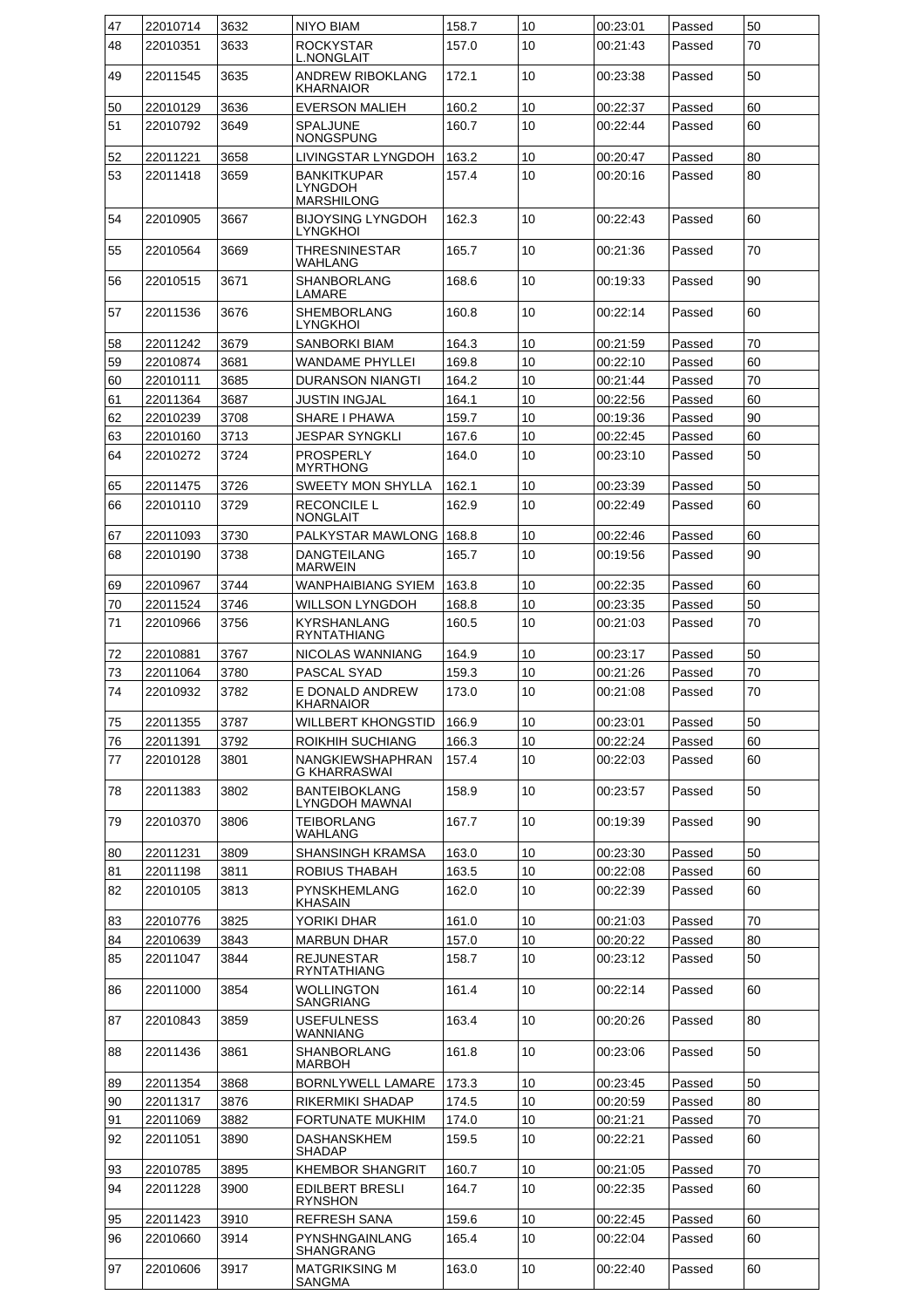| 98  | 22010548 | 3918 | <b>SIBORLIN NONGLANG</b>                  | 161.8 | 10 | 00:20:57 | Passed | 80 |
|-----|----------|------|-------------------------------------------|-------|----|----------|--------|----|
| 99  | 22010770 | 3926 | <b>PYNSKHEMLANG L</b><br><b>INONGLAIT</b> | 163.7 | 10 | 00:20:47 | Passed | 80 |
| 100 | 22011395 | 3931 | <b>BANSHANBOR SWER</b>                    | 163.4 | 10 | 00.22:40 | Passed | 60 |
| 101 | 22011490 | 3940 | <b>SHAMBLESTONE</b><br><b>MARWEIN</b>     | 165.4 | 10 | 00:23:32 | Passed | 50 |
| 102 | 22010372 | 3948 | ARMSTRONG DHAR                            | 164.6 | 10 | 00:23:34 | Passed | 50 |
| 103 | 22010766 | 3949 | <b>ROBINSING KURBAH</b>                   | 171.8 | 10 | 00:19:52 | Passed | 90 |
| 104 | 22010093 | 3956 | <b>EPHRINGSON TALANG</b>                  | 162.0 | 10 | 00:21:39 | Passed | 70 |
| 105 | 22010751 | 3958 | JOHN BANTEIRI<br><b>IAWPHNIAW</b>         | 163.6 | 10 | 00:21:31 | Passed | 70 |
| 106 | 22011144 | 3965 | <b>MAXWELL KHYRIEM</b>                    | 161.3 | 10 | 00:22:19 | Passed | 60 |
| 107 | 22010220 | 3969 | LURSHAILANG<br><b>IMARWEIN</b>            | 157.6 | 10 | 00:21:26 | Passed | 70 |
| 108 | 22010134 | 3980 | <b>ROSARIO LAMARE</b>                     | 168.0 | 10 | 00:21:30 | Passed | 70 |
| 109 | 22010155 | 3996 | <b>JEWOT TERON</b>                        | 166.7 | 10 | 00:21:50 | Passed | 70 |
| 110 | 22010883 | 3998 | SYNSHAR LYNGDOH                           | 163.1 | 10 | 00:22:14 | Passed | 60 |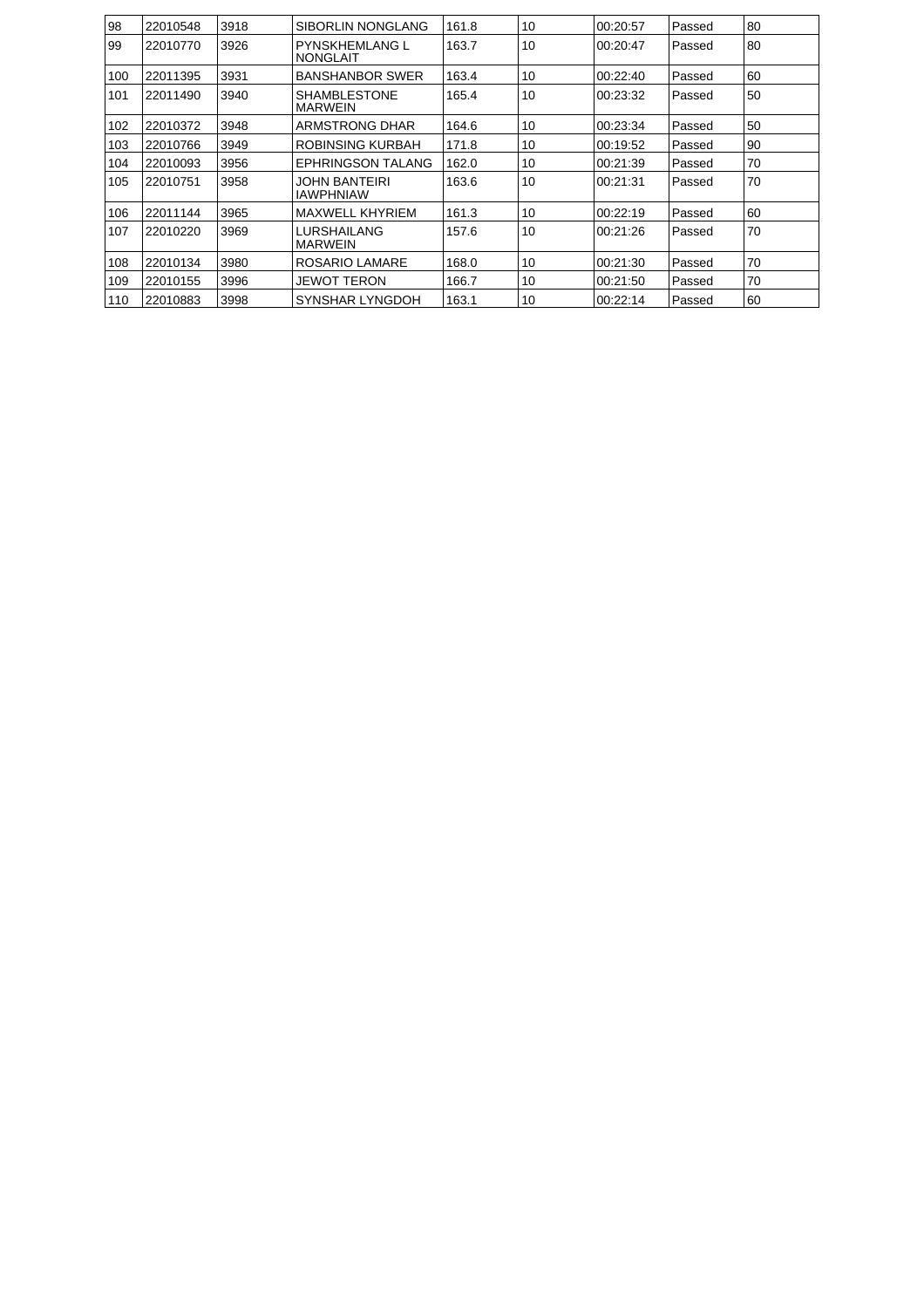

#### **Pass Report | Race Code # 349**

|                |           |           |                                     | Date: 10/11/2021 |       |          |         |        |
|----------------|-----------|-----------|-------------------------------------|------------------|-------|----------|---------|--------|
| Sr#            | Roll No # | Chest No# | Name #                              | Height#          | Laps# | T.T#     | Status# | Marks# |
| 1              | 22012496  | 3003      | DAMINOT MARING                      | 163.8            | 10    | 00:23:36 | Passed  | 50     |
| $\overline{c}$ | 22012390  | 3005      | LEDAWANKI NIANG                     | 163.6            | 10    | 00:23:24 | Passed  | 50     |
| 3              | 22013013  | 3006      | <b>MASTERWEL MARING</b>             | 163.3            | 10    | 00:23:11 | Passed  | 50     |
| 4              | 22011897  | 3007      | <b>SKHEMBHALANG</b><br>RIAHTAM      | 160.1            | 10    | 00:22:38 | Passed  | 60     |
| 5              | 22011630  | 3008      | PHERBOKLANG<br>KHONGTANI            | 163.7            | 10    | 00:21:51 | Passed  | 70     |
| 6              | 22012213  | 3038      | KYNTIEWBIANG<br>KHARHUJON           | 163.5            | 10    | 00:20:20 | Passed  | 80     |
| 7              | 22012507  | 3040      | <b>KYNSAIBORLANG</b><br>KHARBANI    | 164.9            | 10    | 00:22:34 | Passed  | 60     |
| 8              | 22011849  | 3041      | JLIKSTAR MAWLONG                    | 162.2            | 10    | 00:22:21 | Passed  | 60     |
| 9              | 22011830  | 3045      | DANIEL WARLARPIH                    | 162.3            | 10    | 00:22:30 | Passed  | 60     |
| 10             | 22012792  | 3050      | <b>DIKEN GABRIEL</b><br>MAWRIE      | 160.2            | 10    | 00:20:41 | Passed  | 80     |
| 11             | 22012182  | 3054      | KENINGSTAR<br>LANGSHIANG            | 160.0            | 10    | 00:23:28 | Passed  | 50     |
| 12             | 22012965  | 3061      | DONKUPAR SHYLLA                     | 168.3            | 10    | 00:20:37 | Passed  | 80     |
| 13             | 22013208  | 3127      | WADAPKI BUHPHANG                    | 157.2            | 10    | 00:23:32 | Passed  | 50     |
| 14             | 22012205  | 3160      | WANBOKLANG THABAH                   | 160.6            | 10    | 00:23:48 | Passed  | 50     |
| 15             | 22013020  | 3213      | <b>BAJIEDLANG</b><br>MARNGAR        | 167.1            | 10    | 00:22:39 | Passed  | 60     |
| 16             | 22012814  | 3370      | ALI MULAD                           | 167.1            | 10    | 00:21:12 | Passed  | 70     |
| 17             | 22012668  | 3371      | DONBOK KUPAR<br>SYIEMSAD            | 165.2            | 10    | 00:23:53 | Passed  | 50     |
| 18             | 22011878  | 3392      | ROMIUS TONGWAH                      | 163.7            | 10    | 00:22:54 | Passed  | 60     |
| 19             | 22011912  | 3396      | <b>IOHBORLANG TARIANG</b>           | 162.3            | 10    | 00:23:50 | Passed  | 50     |
| 20             | 22012765  | 3398      | <b>IAIBET MARSING</b>               | 167.4            | 10    | 00:21:33 | Passed  | 70     |
| 21             | 22011820  | 3401      | RONALD KHONGSIT                     | 170.8            | 10    | 00:22:05 | Passed  | 60     |
| 22             | 22013035  | 3402      | <b>BANSHEMPHANG</b><br>LYNGDOH      | 162.1            | 10    | 00:21:30 | Passed  | 70     |
| 23             | 22012324  | 3403      | <b>DANIEL SOHKHWAI</b>              | 171.9            | 10    | 00:23:52 | Passed  | 50     |
| 24             | 22012947  | 3407      | <b>PROBINUS THONGNI</b>             | 166.8            | 10    | 00:22:22 | Passed  | 60     |
| 25             | 22012714  | 3408      | <b>DIJEKSHON SYIEM</b>              | 161.6            | 10    | 00:23:02 | Passed  | 50     |
| 26             | 22012972  | 3416      | <b>BIKRAM ROY</b>                   | 176.7            | 10    | 00:23:33 | Passed  | 50     |
| 27             | 22012596  | 3417      | <b>SEBARIUS PASI</b>                | 160.8            | 10    | 00:21:46 | Passed  | 70     |
| 28             | 22013071  | 3419      | SHAPHRANGWELL K<br>SOHKHIA          | 164.7            | 10    | 00:22:25 | Passed  | 60     |
| 29             | 22013160  | 3420      | <b>REYNOLD SYIEM</b>                | 165.4            | 10    | 00:22:28 | Passed  | 60     |
| 30             | 22012638  | 3428      | MARK MILLAR J MARAK 158.8           |                  | 10    | 00:23:05 | Passed  | 50     |
| 31             | 22013118  | 3429      | <b>STELLY DKHAR</b>                 | 169.6            | 10    | 00:19:33 | Passed  | 90     |
| 32             | 22012674  | 3431      | NUDEISA DHAR                        | 161.9            | 10    | 00:21:28 | Passed  | 70     |
| 33             | 22012549  | 3432      | <b>IBALAJIED KHYMDEIT</b>           | 157.5            | 10    | 00:22:49 | Passed  | 60     |
| 34             | 22012178  | 3435      | ANISH SANGMA                        | 177.9            | 10    | 00:23:33 | Passed  | 50     |
| 35             | 22012908  | 3440      | <b>STEADY SUKHLAIN</b>              | 165.5            | 10    | 00:21:36 | Passed  | 70     |
| 36             | 22012999  | 3444      | ANTHONY<br>KHARKONGOR               | 173.6            | 10    | 00:20:18 | Passed  | 80     |
| 37             | 22013018  | 3447      | SPARKLE RYNGHANG                    | 172.0            | 10    | 00:20:26 | Passed  | 80     |
| 38             | 22013183  | 3450      | <b>ANTONY LYNGDOH</b>               | 161.2            | 10    | 00:23:36 | Passed  | 50     |
| 39             | 22012562  | 3458      | <b>MATHIUS INGJAL</b>               | 162.0            | 10    | 00:23:40 | Passed  | 50     |
| 40             | 22012575  | 3464      | <b>BIJOHN DKHAR</b>                 | 158.8            | 10    | 00:21:47 | Passed  | 70     |
| 41             | 22013191  | 3467      | RATSTARLIN WAHLANG 161.4            |                  | 10    | 00:21:55 | Passed  | 70     |
| 42             | 22013182  | 3473      | EQUINOX MARWEIN                     | 160.8            | 10    | 00:22:06 | Passed  | 60     |
| 43             | 22011938  | 3479      | WELCOMSTAR<br>LYNGDOH<br>MARSHILONG | 157.0            | 10    | 00:20:42 | Passed  | 80     |
| 44             | 22011873  | 3482      | PAIASKHEM LYNGDOH<br>NONGBRI        | 165.1            | 10    | 00:22:19 | Passed  | 60     |
| 45             | 22012521  | 3494      | <b>BELLYSTAR PAKMA</b>              | 165.5            | 10    | 00:23:36 | Passed  | 50     |
| 46             | 22012721  | 3497      | DONBOKSTAR THABAH                   | 160.3            | 10    | 00:20:24 | Passed  | 80     |
| 47             | 22011628  | 3503      | MICHAEL NONGLANG                    | 167.0            | 10    | 00:23:03 | Passed  | 50     |
| 48             | 22012259  | 3504      | SHANSKHEMLANG<br>KHONGLAM           | 159.9            | 10    | 00:21:01 | Passed  | 70     |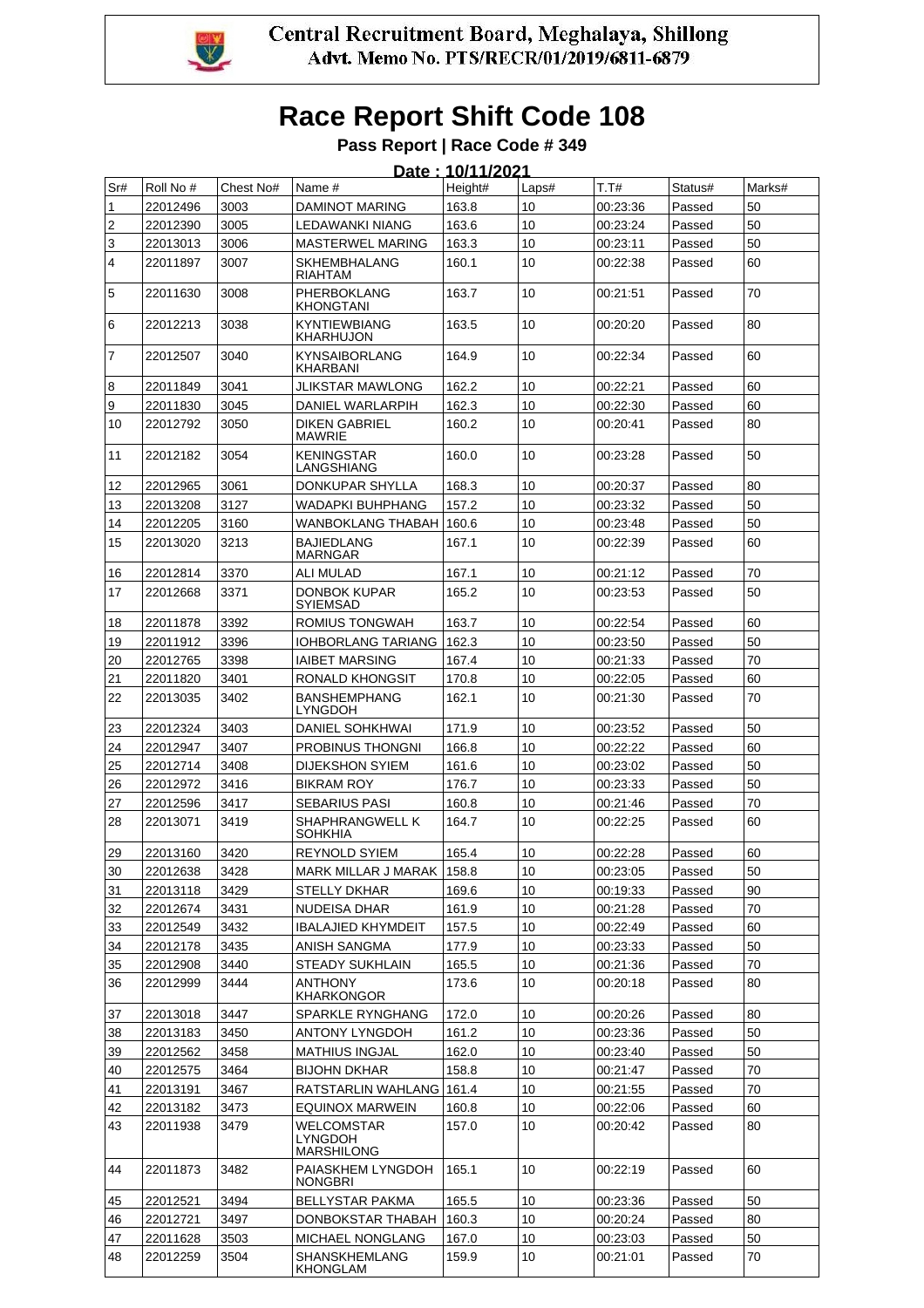| 49       | 22012726             | 3508         | <b>EUSEBIUS</b><br><b>KHONGTHOHREM</b>     | 166.0          | 10       | 00:20:48             | Passed           | 80       |
|----------|----------------------|--------------|--------------------------------------------|----------------|----------|----------------------|------------------|----------|
| 50       | 22011731             | 3514         | <b>EBENIZER KHONGSIT</b>                   | 163.0          | 10       | 00:23:42             | Passed           | 50       |
| 51       | 22012400             | 3520         | WANTREIMI LYNGDOH                          | 165.8          | 10       | 00:22:04             | Passed           | 60       |
| 52       | 22011994             | 3523         | KLIUVERT R MARAK                           | 174.6          | 10       | 00:23:09             | Passed           | 50       |
| 53       | 22012377             | 3535         | <b>BARISTAR SHYLLA</b>                     | 160.0          | 10       | 00:21:31             | Passed           | 70       |
| 54       | 22012775             | 3538         | <b>MALWIN MARING</b>                       | 165.4          | 10       | 00:21:25             | Passed           | 70       |
| 55       | 22013221             | 3542         | WALLAMBHA SHYLLA                           | 157.2          | 10       | 00:23:56             | Passed           | 50       |
| 56       | 22013019             | 3544         | <b>EMANUEL NONGRUM</b>                     | 157.1          | 10       | 00:23:45             | Passed           | 50       |
| 57       | 22012509             | 3548         | ABLE LAMARE                                | 157.0          | 10       | 00:22:21             | Passed           | 60       |
| 58       | 22012992             | 3553         | <b>RAPLANG STEN</b>                        | 161.8          | 10       | 00:20:39             | Passed           | 80       |
| 59       | 22012070             | 3557         | HERNANDEZ                                  | 157.0          | 10       | 00:23:18             | Passed           | 50       |
|          |                      |              | <b>KHONGWAR</b>                            |                |          |                      |                  |          |
| 60       | 22012781             | 3559         | KHRAWBOK NONGRUM                           | 157.0          | 10       | 00:22:23             | Passed           | 60       |
| 61       | 22011867             | 3563         | QUIRINUS SYIEM                             | 167.2          | 10       | 00:22:30             | Passed           | 60       |
| 62       | 22012302             | 3567         | <b>BIANGBORKUPAR</b><br>KHARBANI           | 169.4          | 10       | 00:20:47             | Passed           | 80       |
| 63       | 22011841             | 3574         | <b>RYNGKATBOR</b><br><b>KHARKONGOR</b>     | 165.9          | 10       | 00:22:57             | Passed           | 60       |
| 64       | 22011704             | 3578         | TARLAND MARWEIN                            | 165.7          | 10       | 00:20:30             | Passed           | 80       |
| 65       | 22011929             | 3582         | WANLAMBOK BINA                             | 157.0          | 10       | 00:19:46             | Passed           | 90       |
| 66       | 22011576             | 3592         | <b>BANSHEMPHANG</b><br><b>NONGRANG</b>     | 159.8          | 10       | 00:22:19             | Passed           | 60       |
| 67       | 22011863             | 3593         | <b>ELWINSON SYIEMLIEH</b>                  | 171.2          | 10       | 00:22:31             | Passed           | 60       |
| 68       | 22013068             | 3604         | WANRAHBOK WARBAH                           | 165.3          | 10       | 00:19:18             | Passed           | 90       |
| 69       | 22013130             | 3606         | <b>DONNAM BOND</b>                         | 158.5          | 10       | 00:23:26             | Passed           | 50       |
|          |                      |              | KHARMALKI                                  |                |          |                      |                  |          |
| 70       | 22011978             | 3607         | LAMBOK MUKHIM                              | 167.9          | 10       | 00:23:00             | Passed           | 60       |
| 71       | 22012647             | 3616         | LASANPHI SUMER                             | 169.3          | 10       | 00:22:48             | Passed           | 60       |
| 72       | 22012850             | 3617         | PETRUS INGJAL                              | 163.1          | 10       | 00:23:53             | Passed           | 50       |
| 73       | 22013036             | 3626         | <b>EMERALD MANIH</b>                       | 158.6          | 10       | 00:20:29             | Passed           | 80       |
| 74       | 22013210             | 3638         | SHANBHAMI TYNGKAN                          | 159.0          | 10       | 00:21:20             | Passed           | 70       |
| 75       | 22012203             | 3642         | <b>ANDERSON</b><br>LANGSTIEH               | 158.6          | 10       | 00:21:24             | Passed           | 70       |
| 76       | 22013176             | 3645         | LUMBORLANG<br>WAHLANG                      | 164.5          | 10       | 00:22:36             | Passed           | 60       |
| 77       | 22012990             | 3646         | NOBARTIS SOHSHANG                          | 162.5          | 10       | 00:21:18             | Passed           | 70       |
| 78       | 22013017             | 3657         | RIBADIALAM MANIH                           | 165.6          | 10       | 00:23:19             | Passed           | 50       |
| 79       | 22012087             | 3660         | <b>KHAMSHANENG</b><br>MAKDOH               | 162.9          | 10       | 00:22:41             | Passed           | 60       |
| 80       | 22011614             | 3666         | <b>BASHAHLANG DKHAR</b>                    | 161.2          | 10       | 00:22:05             | Passed           | 60       |
| 81       | 22012101             | 3668         | READINESS TALANG                           | 159.6          | 10       | 00:21:39             | Passed           | 70       |
| 82       | 22012432             | 3678         | CORNELIUS NONGLAIT                         | 165.4          | 10       | 00:21:59             | Passed           | 70       |
| 83       | 22012887             | 3680         | <b>BANROI SYNGKLI</b>                      | 175.3          | 10       | 00:23:24             | Passed           | 50       |
| 84       | 22013219             | 3688         | VICKEYSHINE                                | 165.3          | 10       | 00:21:23             | Passed           | 70       |
|          |                      |              | <b>KHARDEWSAW</b>                          |                |          |                      |                  |          |
| 85       | 22012300             | 3689         | <b>SIMON SYNGKLI</b>                       | 162.0          | 10       | 00:22:59             | Passed           | 60       |
| 86       | 22011651             | 3691         | WANPYNSKHEMBORLA                           | 166.6          | 10       | 00:21:29             | Passed           | 70       |
|          |                      |              | <b>NG RAMSIEJ</b>                          |                |          |                      |                  |          |
| 87       | 22013201             | 3694         | RICKRAK SANGMA                             | 157.7          | 10       | 00:23:23             | Passed           | 50       |
| 88       | 22012185             | 3705         | <b>KAMBEL MARWEIN</b>                      | 163.0          | 10       | 00:20:41             | Passed           | 80       |
| 89       | 22012142             | 3712         | RIBOKLANG DKHAR                            | 165.7          | 10       | 00:21:09             | Passed           | 70       |
| 90       | 22012391             | 3716         | <b>MARSHAL SUNGOH</b>                      | 162.5          | 10       | 00:23:39             | Passed           | 50       |
| 91       | 22012755             | 3722         | KLEYOFAST LYNGDOH                          | 162.9          | 10       | 00:23:35             | Passed           | 50       |
| 92       | 22012275             | 3750         | OLINGTON M MARAK                           | 169.5          | 10       | 00:23:57             | Passed           | 50       |
| 93<br>94 | 22012944<br>22013186 | 3753<br>3754 | <b>HAMEKILAD NIKHLA</b><br>MIHTHYMME SUMER | 160.1<br>162.0 | 10<br>10 | 00:22:37<br>00:20:23 | Passed<br>Passed | 60<br>80 |
|          |                      |              |                                            |                |          |                      |                  |          |
| 95       | 22012090             | 3778         | <b>SENGCHUANG K</b><br>MARAK               | 166.3          | 10       | 00:22:13             | Passed           | 60       |
| 96       | 22012407             | 3779         | BANRAPLANG<br>NONGSTENG                    | 161.0          | 10       | 00:22:12             | Passed           | 60       |
| 97       | 22012202             | 3791         | PHYRNAI WANKHAR                            | 159.0          | 10       | 00:23:14             | Passed           | 50       |
| 98       | 22012508             | 3798         | <b>EVANSIUS TYNGKAI</b><br><b>KHYMDEIT</b> | 164.4          | 10       | 00:21:09             | Passed           | 70       |
| 99       | 22011709             | 3819         | <b>BANTEILANG</b><br>NONGKSEH              | 168.0          | 10       | 00:23:49             | Passed           | 50       |
| 100      | 22011669             | 3822         | PYNSHAILANG SUN                            | 157.1          | 10       | 00:21:47             | Passed           | 70       |
| 101      | 22012183             | 3828         | PYNBHALANG                                 | 163.4          | 10       | 00:23:20             | Passed           | 50       |
|          |                      |              | <b>PYNGROPE</b>                            |                |          |                      |                  |          |
| 102      | 22012303             | 3830         | IALAMKI PHAWA                              | 164.8          | 10       | 00:21:55             | Passed           | 70       |
| 103      | 22012150             | 3835         | TOFFANY PDE                                | 159.2          | 10       | 00:21:15             | Passed           | 70       |
| 104      | 22013136             | 3837         | DA U RUHI BIAM                             | 167.9          | 10       | 00:23:20             | Passed           | 50       |
| 105      | 22012652             | 3848         | ANJOHN MAWSOR                              | 159.9          | 10       | 00:21:10             | Passed           | 70       |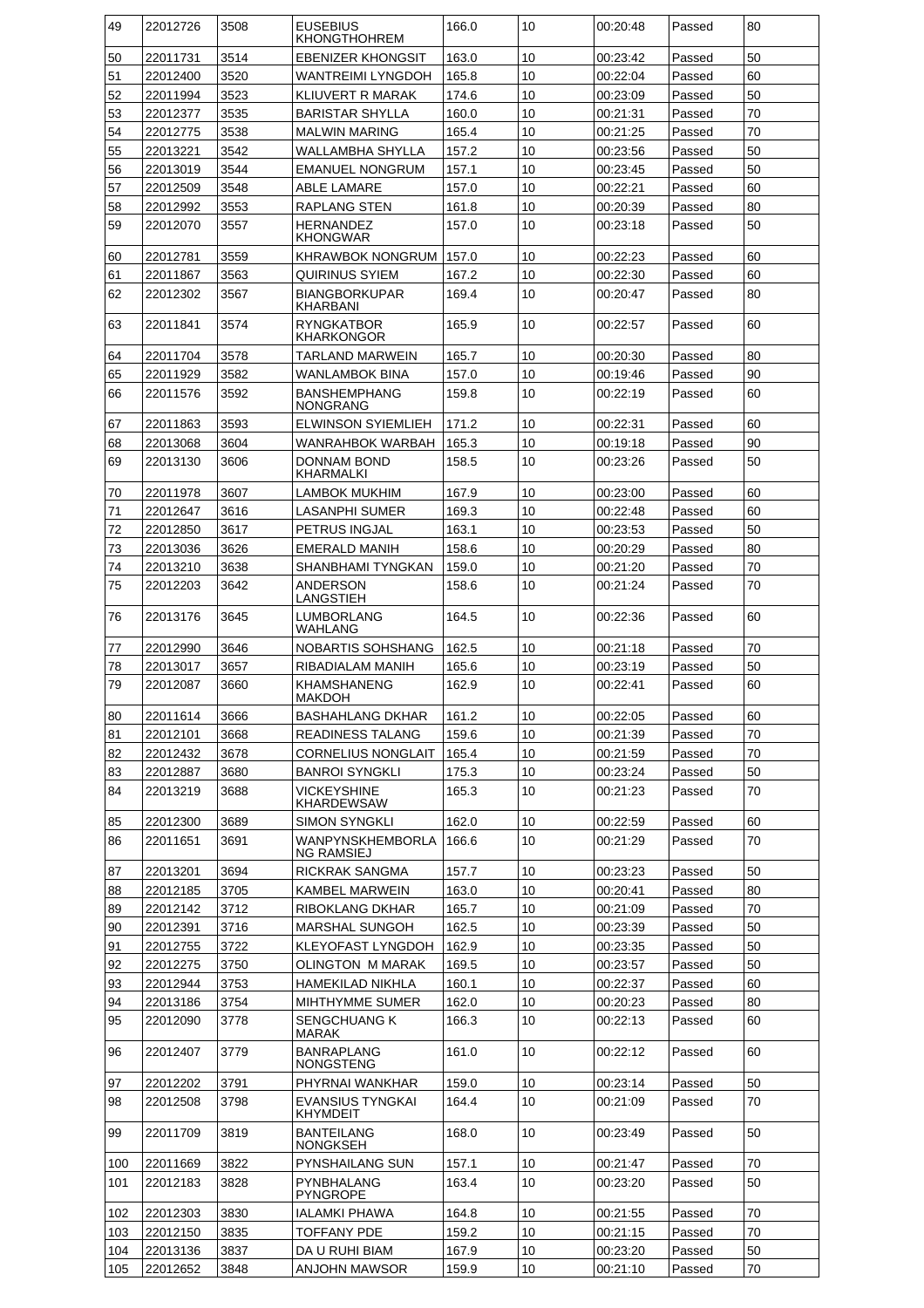| 106 | 22012128 | 3850 | <b>BILNES LYNGDOH</b>                   | 166.0 | 10 | 00:20:59 | Passed | 80 |
|-----|----------|------|-----------------------------------------|-------|----|----------|--------|----|
| 107 | 22011680 | 3853 | <b>FILLBERTSTONE</b><br>NONGSIEJ        | 165.9 | 10 | 00:23:36 | Passed | 50 |
| 108 | 22013028 | 3855 | <b>DEIBORMI SUTNGA</b>                  | 159.3 | 10 | 00:21:44 | Passed | 70 |
| 109 | 22012100 | 3864 | MARBAS DKHAR                            | 160.9 | 10 | 00:20:32 | Passed | 80 |
| 110 | 22013038 | 3870 | KOHEN MAKRI                             | 164.3 | 10 | 00:22:29 | Passed | 60 |
| 111 | 22011907 | 3871 | <b>MATHIOS RAMSIEJ</b>                  | 164.2 | 10 | 00:20:53 | Passed | 80 |
| 112 | 22012456 | 3884 | <b>MESHANKI SUCHIANG</b>                | 161.8 | 10 | 00:21:56 | Passed | 70 |
| 113 | 22011595 | 3887 | JAMESWILLSON<br>SHIANGLONG              | 163.4 | 10 | 00:22:36 | Passed | 60 |
| 114 | 22012214 | 3894 | RIBOKSTAR RYNJAH                        | 160.2 | 10 | 00:22:23 | Passed | 60 |
| 115 | 22013200 | 3896 | <b>SMILLINGSON</b><br><b>SYIEMLIEH</b>  | 164.8 | 10 | 00:23:10 | Passed | 50 |
| 116 | 22012312 | 3901 | <b>SIEWDORLANG</b><br>KHARWANNIANG      | 165.8 | 10 | 00:21:17 | Passed | 70 |
| 117 | 22011948 | 3903 | <b>FERDINAND MYNSONG</b>                | 157.1 | 10 | 00:21:48 | Passed | 70 |
| 118 | 22012723 | 3904 | <b>MIHLANG SUTNGA</b>                   | 166.6 | 10 | 00:23:07 | Passed | 50 |
| 119 | 22012451 | 3911 | <b>ENOCENT NONGPHUD</b>                 | 158.5 | 10 | 00:22:39 | Passed | 60 |
| 120 | 22012606 | 3920 | TEIBORKI LYTAN                          | 171.3 | 10 | 00:19:31 | Passed | 90 |
| 121 | 22011949 | 3922 | <b>HENRY JYRWA</b>                      | 167.5 | 10 | 00:23:12 | Passed | 50 |
| 122 | 22013111 | 3925 | JOHNBATH K MARAK                        | 165.8 | 10 | 00:23:41 | Passed | 50 |
| 123 | 22012776 | 3930 | <b>DENELSON PYNGROPE</b>                | 165.6 | 10 | 00:23:08 | Passed | 50 |
| 124 | 22011624 | 3932 | SAMBORWELL<br>LYNSHIANG                 | 159.8 | 10 | 00:21:50 | Passed | 70 |
| 125 | 22012452 | 3937 | <b>EBANSTAR</b><br>RYNTATHIANG          | 163.2 | 10 | 00:22:14 | Passed | 60 |
| 126 | 22012028 | 3941 | <b>BANKYRSHAN</b><br><b>NONGSIEJ</b>    | 162.5 | 10 | 00:23:27 | Passed | 50 |
| 127 | 22012395 | 3945 | DOMINIC SAVIO W.<br><b>MOMIN</b>        | 176.0 | 10 | 00:23:57 | Passed | 50 |
| 128 | 22012424 | 3947 | BATKUPAR LYNGDOH                        | 164.3 | 10 | 00:20:36 | Passed | 80 |
| 129 | 22013064 | 3952 | <b>RIBOR MALNGIANG</b>                  | 163.9 | 10 | 00:23:10 | Passed | 50 |
| 130 | 22012341 | 3953 | RONALDO LYNGDOH                         | 160.7 | 10 | 00:21:24 | Passed | 70 |
| 131 | 22011932 | 3954 | <b>AMOS RAMSIEJ</b>                     | 157.6 | 10 | 00:21:31 | Passed | 70 |
| 132 | 22012141 | 3955 | <b>CHARLES DONAL D</b><br><b>SANGMA</b> | 158.5 | 10 | 00:23:04 | Passed | 50 |
| 133 | 22011604 | 3968 | <b>HAMEMANKI SYNNAH</b>                 | 159.5 | 10 | 00:23:39 | Passed | 50 |
| 134 | 22012591 | 3973 | RAPLANG PHANGCHO                        | 162.0 | 10 | 00:22:21 | Passed | 60 |
| 135 | 22012215 | 3974 | <b>EVANSIUS MAKRI</b>                   | 167.0 | 10 | 00:21:41 | Passed | 70 |
| 136 | 22012209 | 3982 | <b>DOMINIC RIAHTAM</b>                  | 158.0 | 10 | 00:22:43 | Passed | 60 |
| 137 | 22011607 | 3985 | THRIAN UMSONG                           | 165.3 | 10 | 00:22:49 | Passed | 60 |
| 138 | 22011763 | 3987 | JOHNY WAHLANG                           | 163.4 | 10 | 00:23:17 | Passed | 50 |
| 139 | 22011941 | 3988 | <b>STEPPINGSTONE</b><br>WAHLANG         | 158.9 | 10 | 00:21:36 | Passed | 70 |